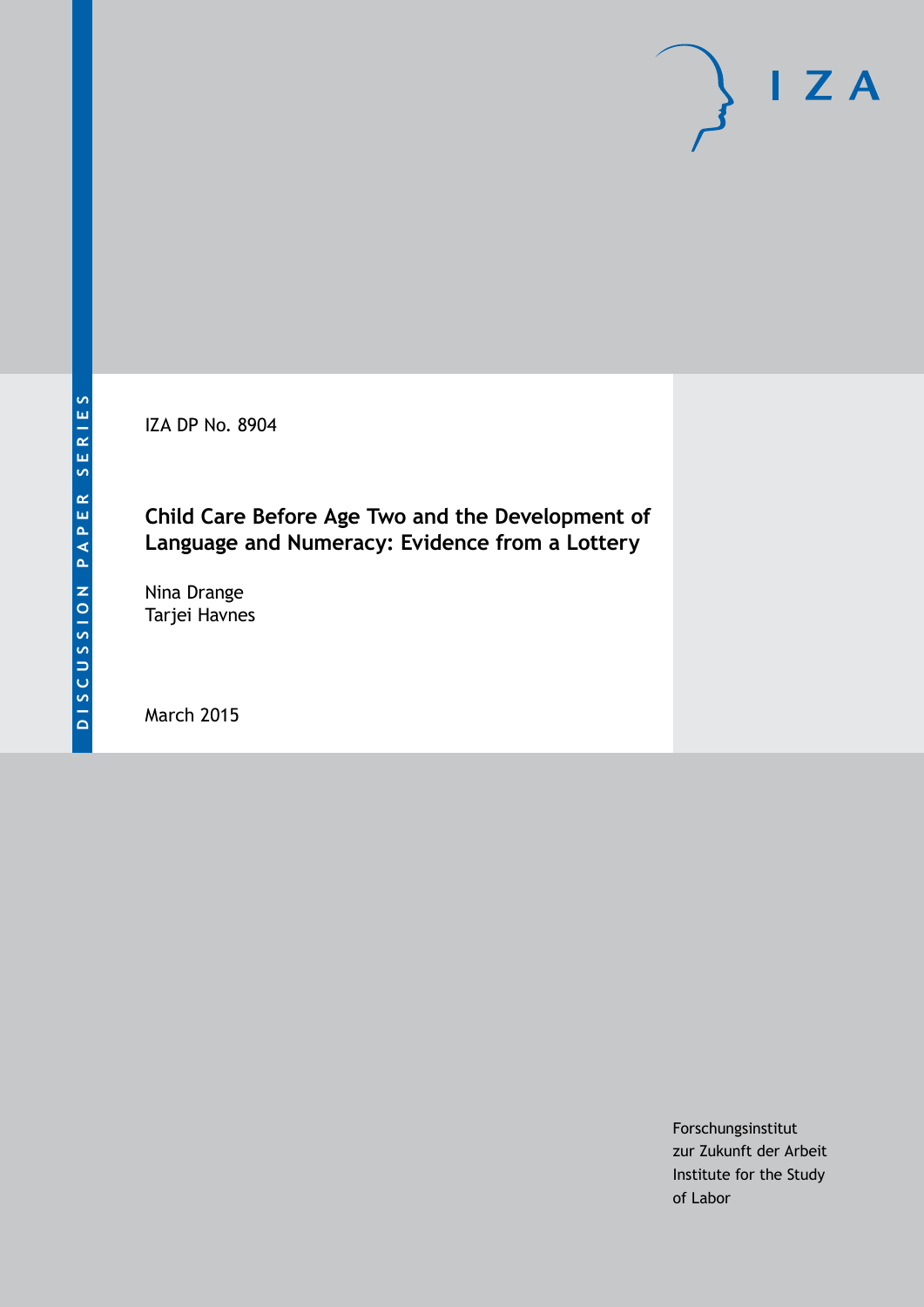# **Child Care Before Age Two and the Development of Language and Numeracy: Evidence from a Lottery**

### **Nina Drange**

*Statistics Norway*

#### **Tarjei Havnes**

*University of Oslo and IZA*

### Discussion Paper No. 8904 March 2015

IZA

P.O. Box 7240 53072 Bonn **Germany** 

Phone: +49-228-3894-0 Fax: +49-228-3894-180 E-mail: iza@iza.org

Any opinions expressed here are those of the author(s) and not those of IZA. Research published in this series may include views on policy, but the institute itself takes no institutional policy positions. The IZA research network is committed to the IZA Guiding Principles of Research Integrity.

The Institute for the Study of Labor (IZA) in Bonn is a local and virtual international research center and a place of communication between science, politics and business. IZA is an independent nonprofit organization supported by Deutsche Post Foundation. The center is associated with the University of Bonn and offers a stimulating research environment through its international network, workshops and conferences, data service, project support, research visits and doctoral program. IZA engages in (i) original and internationally competitive research in all fields of labor economics, (ii) development of policy concepts, and (iii) dissemination of research results and concepts to the interested public.

<span id="page-1-0"></span>IZA Discussion Papers often represent preliminary work and are circulated to encourage discussion. Citation of such a paper should account for its provisional character. A revised version may be available directly from the author.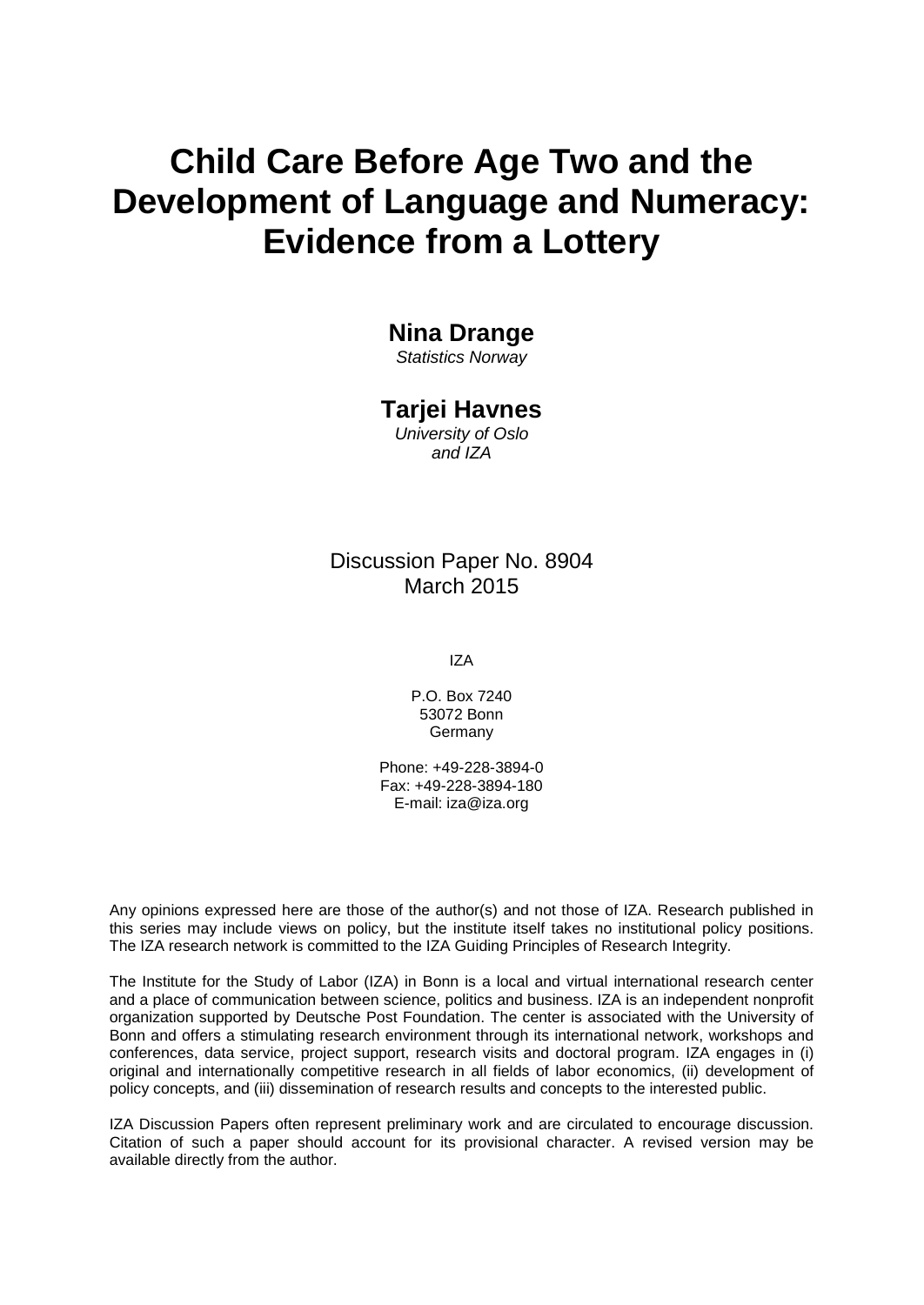IZA Discussion Paper No. 8904 March 2015

# **ABSTRACT**

# **Child Care Before Age Two and the Development of Language and Numeracy: Evidence from a Lottery[\\*](#page-1-0)**

Young children are thought to be vulnerable to separation from the primary caregiver/s. This raises concern about whether early child care enrollment may harm children's development. We use child care assignment lotteries to estimate the effect of child care starting age on early cognitive achievement in Oslo, Norway. Getting a lottery offer lowers starting age by about four months, from a mean of about 19 months in the control group. Lottery estimates show significant score gains for children at age seven. Survey evidence and an increase in labor supply of both mothers and fathers following the offer, suggest that parental care is the most relevant alternative mode of care. We document that the assignment lottery generates balance in observable characteristics, supporting our empirical approach.

JEL Classification: I21, J13

Keywords: early child care, child development

Corresponding author:

Tarjei Havnes Department of Economics University of Oslo Box 1095 Blindern 0317 Oslo **Norway** E-mail: [tarjei.havnes@econ.uio.no](mailto:tarjei.havnes@econ.uio.no)

Thanks to Oslo Municipality for generously providing data, institutional detail and feedback on the project, in particular to Eli Aspelund, Thomas Bang and Ragnhild Walberg at HEV. The project received financial support from the Norwegian Research Council (Grant Number 212305 and Grant Number 236947). The project is also part of the research activities at the ESOP center at the Department of Economics, University of Oslo. ESOP is supported by The Research Council of Norway (grant no. 179552).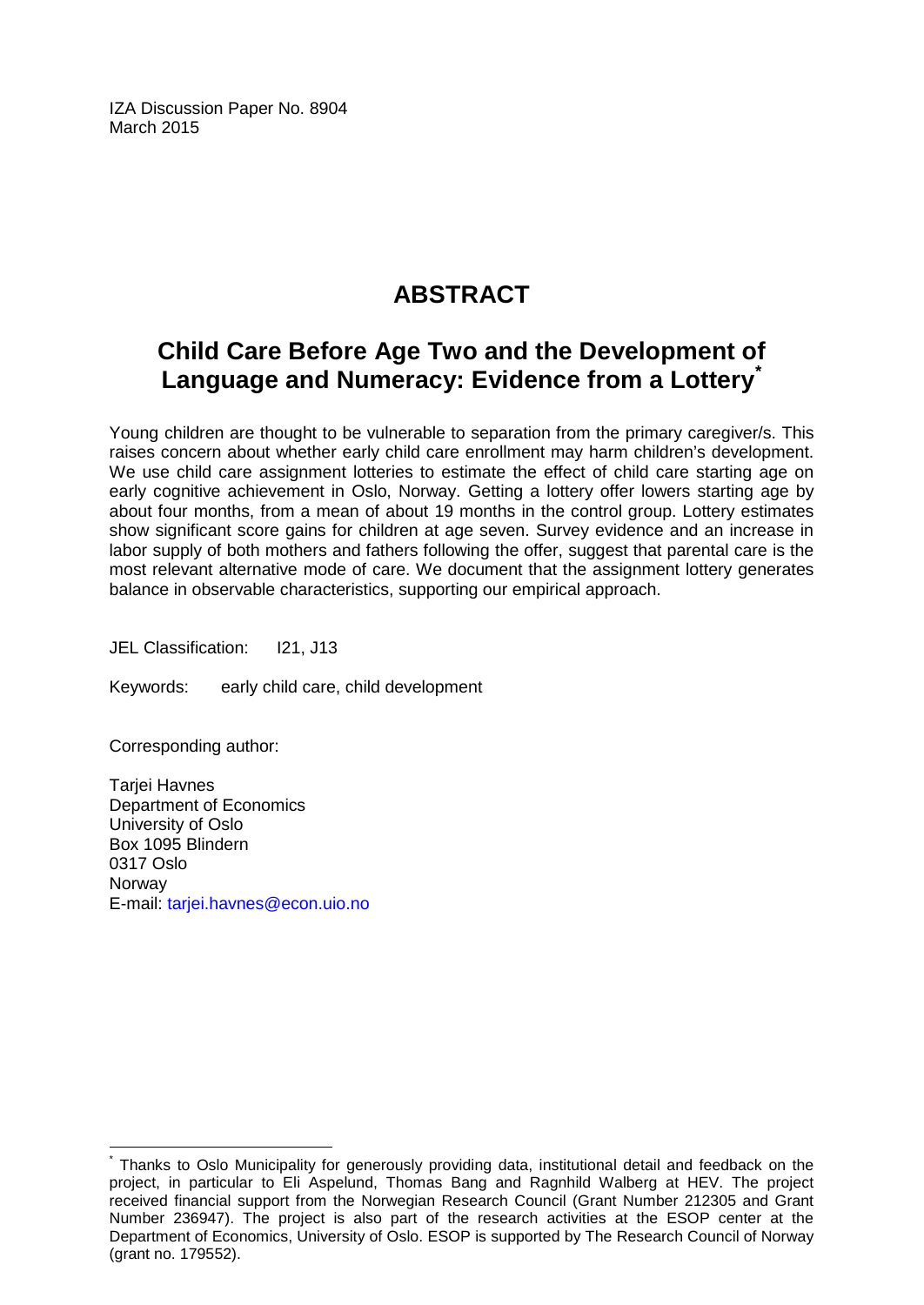# 1 Introduction

Child care enrollment of toddlers has increased in many countries over the last decade. In 2010, the enrollment of children below age two stood at 43 % in the United States, and at 33 % in OECD countries, up from 20 % in 2003. In several countries, enrollment is much higher, with rates above 50  $\%$  in countries like Denmark, Korea, the Netherlands and Norway.<sup>1</sup> At the same time, there is concern among both researchers and policymakers that separation from the primary caregiver, typically the mother, may cause stress and anxiety in the child, with potentially adverse effects on childrens development [Bowlby, 1969, Mercer, 2006].<sup>2</sup> Yet, evidence on how child care affects the development of toddlers is largely missing.<sup>3</sup> This is worrying for policymakers, because programs are often heavily subsidized, but also for parents who need to decide whether and when to enroll their children in child care.

In this paper, we provide first evidence on the impact of child care enrollment for children age 1–2 years old (henceforth toddlers), on their cognitive performance in language and mathematics at age seven. Determining the impact in this age group is of key importance, both because enrollment rates are increasing at a strong rate and because children are thought to be particularly vulnerable during this period. For identification, we exploit a randomized lottery used by the city government in the Norwegian capital Oslo in order to allocate offers of child care places when child care institutions are over-subscribed, similar to the strategy used by Abdulkadiroglu et al. [2011]. This should provide variation in child care starting age that is as good as random. Indeed, we document that the allocation mechanism generates balance in observable characteristics, supporting our empirical approach. Armed with unique data on all applicants, offers and enrollment, as well as performance tests in language and mathematics at age seven, we use the randomized offer of a public child care slot as an instrumental variable for the age of the child when he or she first attends child care. Specifically, we consider cohorts born 2004–2006, among whom there was substantial oversubscription of toddlers to child care institutions in Oslo.

Our results show that children who randomly get an offer of public child care perform better on both the language test  $(0.12 \text{ SD})$  and the mathematics test  $(0.12 \text{ SD})$  at age 6–7. Next, while children that get an offer first attend child care at about 15 months of age on

<sup>1</sup>Source: OECD Family data base.

<sup>2</sup>Bowlby [1969] defines the attachment phase as the period when the child is from 6–8 months to 24 months old. The age period we study in this paper is largely around 12–24 months.

<sup>&</sup>lt;sup>3</sup>We are aware of only one other study that estimates how child care affects the development of toddlers. Felfe and Lalive [2014] estimate marginal treatment effects of child care attendance before age three using county level variation in child care coverage rates in West Germany. They find positive impacts of child care on the youngest children, boys, and children from low SES families. A related strand of literature may indirectly reflect the effects of child care attendance in looking at the effect of parental leave policies on child outcomes (e.g. Dustmann and Schønberg [2012], Liu and Skans [2010], Carneiro et al. [2015]). The alternative to parental care in most of this studies is, however, likely to be informal and not formal sources of care.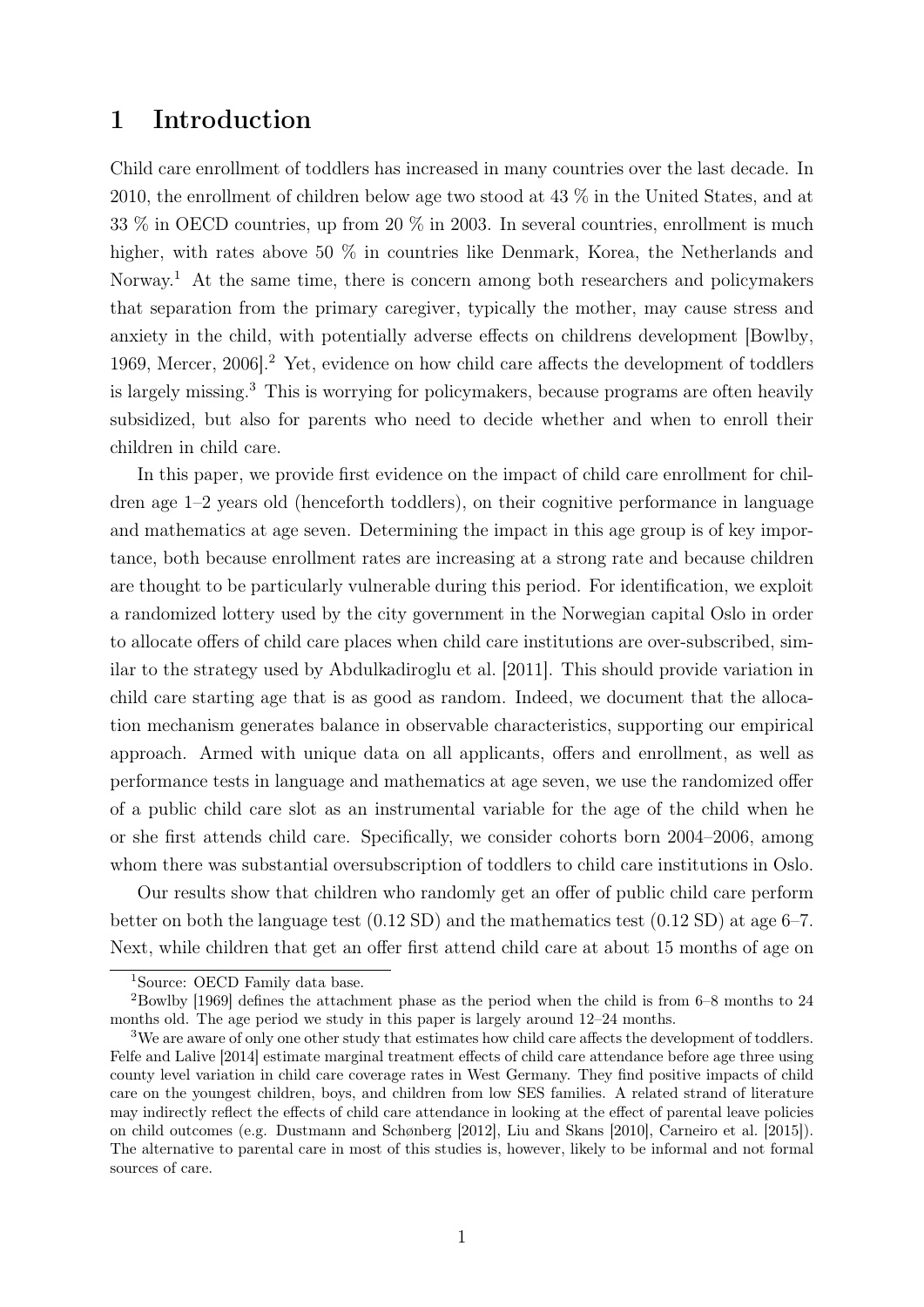average, children who randomly do not get an offer first attend at about 19 months of age on average. Among children delayed, about two thirds start a full year later. When we estimate the impact of child care starting age using the lottery offer as an instrumental variable, we find that starting child care one month earlier causes an improvement in test scores of 0.027 SD and 0.028 SD in language and mathematics, respectively.

Because the distribution of the test score we consider is skewed, we must be careful when interpreting the economic significance of our estimates. One way to do this is to compare our estimates to the gaps in test scores that we observe between well defined sub-groups of the population. For instance, the estimated impact of getting an offer corresponds to about the average gap in test performance between boys and girls, or to between 30 % and 40 % of the performance gap between children of low and high educated parents. One should keep in mind, though, that the test scores we consider are essentially truncated at the top, which means that the observed gaps are likely smaller than what we would observe with more symmetrically distributed test scores.

One important argument for why governments want to subsidize child care, is that they can help counter differences in school readiness between children from different socioeconomic backgrounds. When estimating in subgroups, our evidence partly supports this case: We find stronger effects of early child care start among children from low income families, and no impact among high income families in neither language nor mathematics. This suggests that child care policies may be more effective if targeted at low income households.

Our results on how child care affects the development of toddlers complement the growing recent literature on how child care institutions affect the development of preschool age children.<sup>4</sup> The literature is divided in two distinct branches, one focussed on targeted programs, and another focussed on universal programs available to the general population. While studies of targeted programs often find positive effects,<sup>5</sup> the literature on universal programs is smaller and findings are mixed.<sup>6</sup> Perhaps as a consequence, the discussion on child care policies is based largely on the targeted literature and descriptive evidence, even when the policies considered are universal. In contrast, we study the impact of a

<sup>4</sup>For recent reviews, see Almond and Currie [2010], Ruhm and Waldfogel [2011], or Baker [2011].

<sup>&</sup>lt;sup>5</sup>The Perry Preschool and Abecedarian programs are examples of targeted randomized programs (see Barnett [1995] and Karoly et al. [2005] for surveys of the literature.), while the US Head Start program provides an example of a targeted non-randomized program (see e.g. Currie [2001] or McKey et al. [1985] for a review of the findings). While the picture is somewhat mixed, the most robust evidence on Head Start tends to show positive effects on long-run outcomes such as high school dropout, college attendance and crime [Currie and Thomas, 1995, Garces et al., 2000, Ludwig and Miller, 2007, Deming, 2009].

<sup>6</sup>Several studies from Canada show a negative impact on a variety of child outcomes [Baker et al., 2008, Lefebvre and Merrigan, 2008a, DeCicca and Smith, 2013], while Cascio [2009] and Gupta and Simonsen [2010] find essentially no impact from child care programs in the US and Denmark, respectively. In contrast, positive impacts on a number of outcomes are found from child care programs in several countries, including the US [Fitzpatrick, 2008], Uruguay [Berlinski et al., 2008], Norway [Havnes and Mogstad, 2011b, 2014], Germany [Dustmann et al., 2013, Felfe and Lalive, 2014], and Spain [Felfe et al., 2015].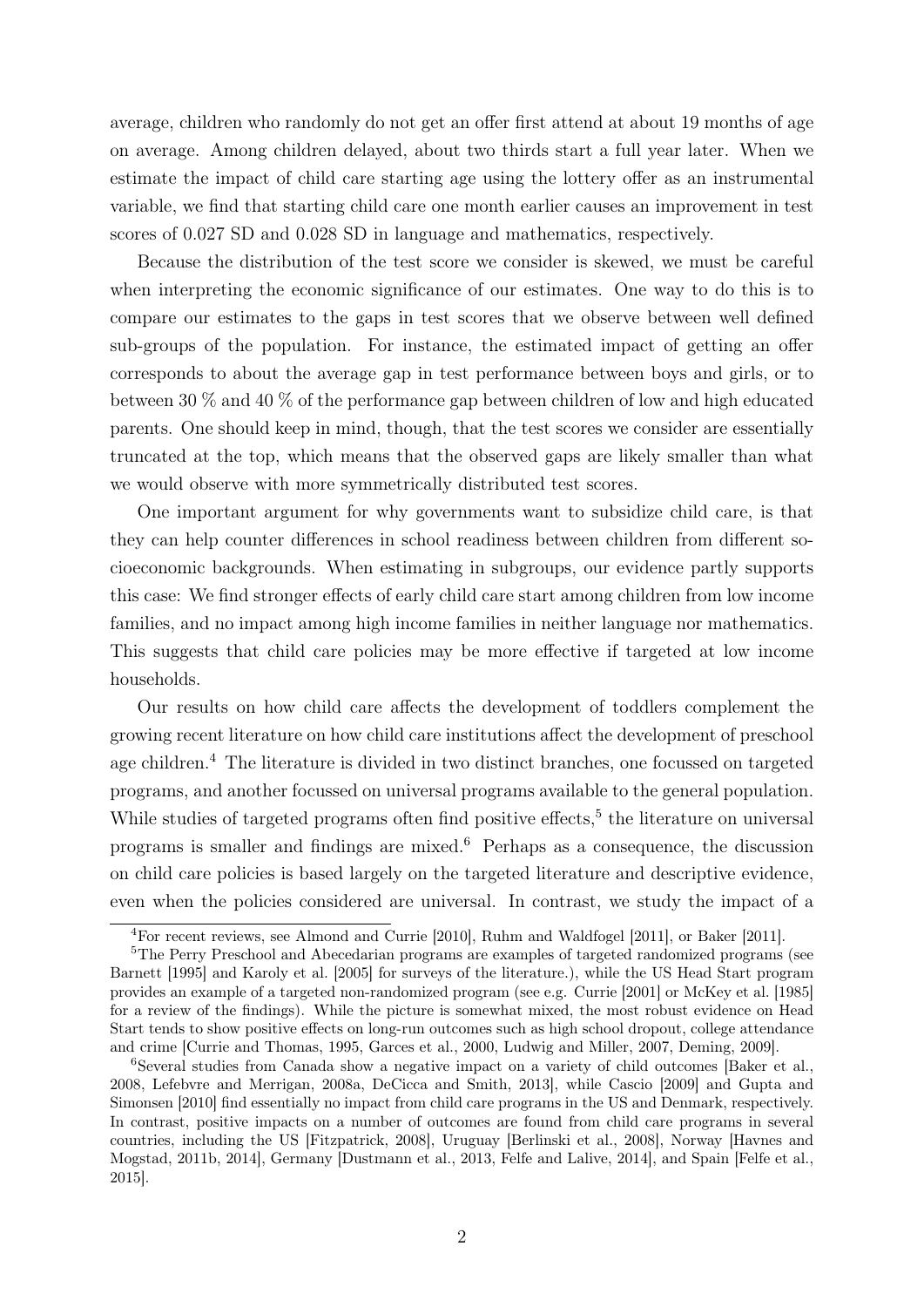universally available program among applicants that are explicitly not prioritized in child care.

In studies of how child care affects child development, it is crucial to shed light on the alternative mode of care that children would have been exposed to if they did not attend child care. Typically, one considers three alternatives: Parental care, formal child care and other, more informal, sources of care [Blau and Currie, 2006]. To investigate the counterfactual mode of care for children who get an offer of a public child care slot, we start by considering survey data on stated demand and actual use for the population of parents with toddlers. While about 70 % of parents state demand for child care, either full time or part time, only 33 % actually have their children enrolled in child care. In comparison, while 56 % of parents say that they care for their children themselves, only 17 % actually prefer to do so. This suggests that parental care is the dominant alternative for Norwegian toddlers in general.

To get an estimate of the importance of parental care as the counterfactual in our particular sample, we next consider the impact of getting an offer of a public child care slot on parents labor supply. Results suggest that the offer increases labor supply of both mothers and fathers. While mothers labor supply increases around the margin of full time employment, fathers labor supply increases mostly at the top. This is consistent with parents responding to the offer by reducing the *position* of mothers and the work hours of fathers, as suggested by anecdotal evidence. This evidence contrasts previous findings for preschool aged children in Norway, where effects on parental labor supply have been estimated to be quite weak [Havnes and Mogstad, 2011a].<sup>7</sup> At the same time, this may not come as a surprise, since parents of preschool children may both have stronger options in the informal market and be more willing to use them, compared to parents of toddlers. Also, our estimates relate to the mid-2000s, while Havnes and Mogstad [2011a] estimate the impact of the introduction of child care in Norway from the late 1970s. With much higher employment rates of Norwegian women in recent years, informal sources of care may well be less available.

The paper proceeds as follows. We first discuss the institutional background in Section 2. Section 3 presents and discusses our empirical approach, before Section 4 describes our data. Section 5 presents our main results, including discussions on heterogeneous impacts and mechanisms, while section 6 concludes.

<sup>&</sup>lt;sup>7</sup>Evidence from other countries is mixed. In a survey of the early literature, Blau and Currie [2006] report elasticities of maternal employment with respect to the price of child care ranging from 0 to -1. More recently, Baker et al. [2008] find a positive effect on maternal labor supply following the introduction of heavily subsidized universally available child care in Quebec. Meanwhile, Lundin et al. [2008] find no such effect when studying a childcare reform which capped childcare prices in Sweden. See also Schlosser [2005], Cascio [2009], Havnes and Mogstad [2011b], Lefebvre and Merrigan [2008b] and Berlinski and Galiani [2007]. For a review of the literature, see Blau and Currie [2006].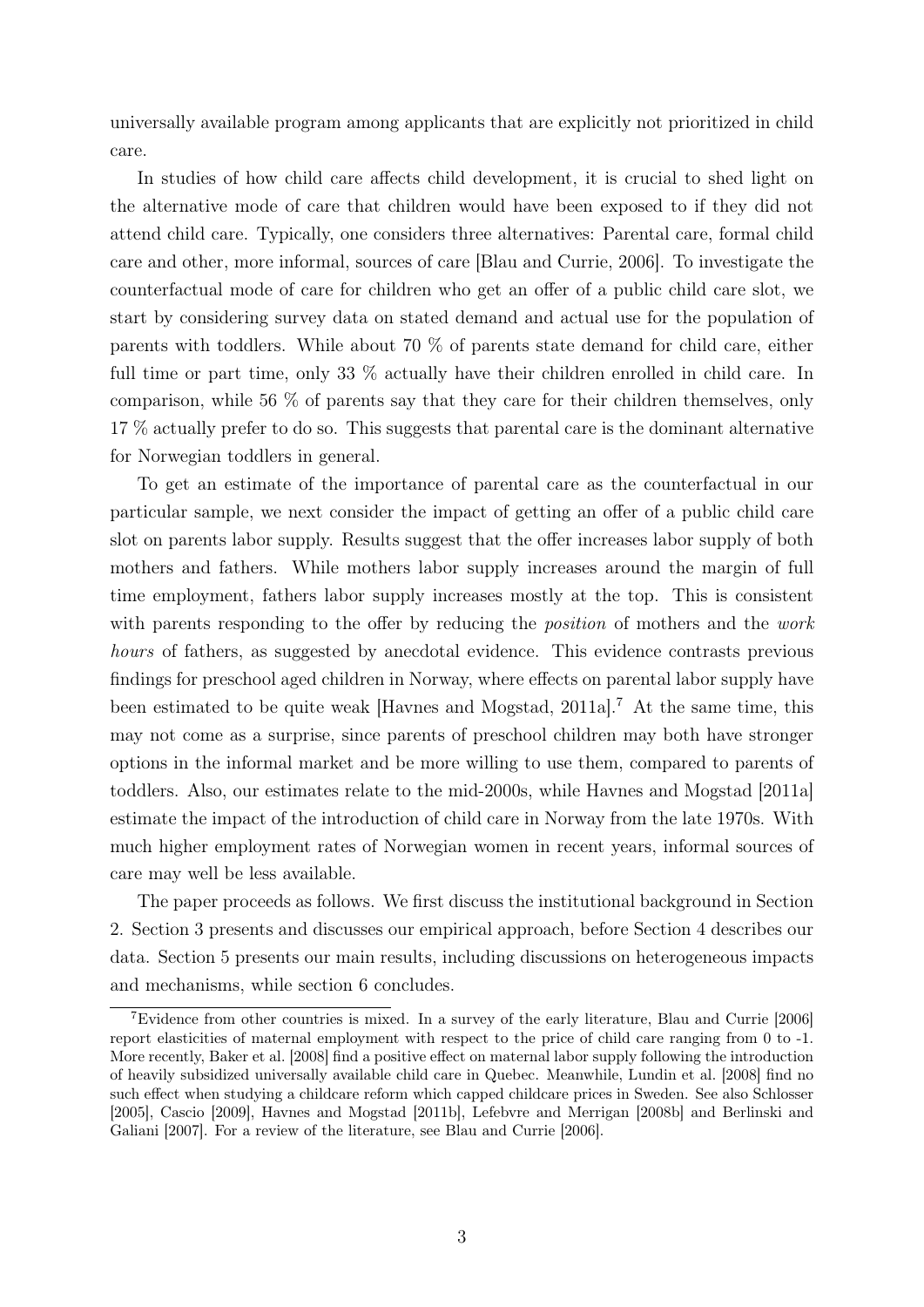### 2 Institutional background

In this section, we provide brief instititutional background about care of young children in Norway, with a focus on the child care sector.

Parental leave. In 2005, Norwegian parents were entitled to 43 weeks of parental leave with full wage compensation (alternatively 53 weeks with 80  $\%$  compensation).<sup>8</sup> This was expanded to 44 (54) weeks in 2006. Parents are further entitled to one year each of unpaid leave in immediate continuation of regular parental leave. In practice, most parents can thus stay at home with their newborn for about a year.

Structure and content of child care in Norway. To help interpret our results, we must understand the type of care we are studying. Child care in Norway is heavily regulated, with provisions on staff qualifications, number of children per adult and per teacher, size of play area, and educational orientation. Institutions are run by an educated preschool teacher responsible for day-to-day management and educational content. The pre-school teacher education is a one year college degree, including supervised practice in a formal child care institution. The head teacher is responsible for planning, observation, collaboration and evaluation of all activities. The head teacher is also responsible for communication and collaboration with parents and local authorities, including health stations and child welfare services when necessary. Child care regulations specify that there should be at least one educated pre-school teacher per 10 children aged below three. In addition, regulations specify that there should be one adult per three children below three, including the teacher. There is no educational requirements for the additional staff. In Oslo, about 60 % of child care institutions are public, while the remaining are privately operated. Both public and private institutions require municipal approval and supervision to be entitled to federal subsidies that cover around 80 % of costs. Since 2003, parental copayment is capped at around 2,500 NOK per month for a full time slot. Child care institutions are typically open from around 7.30 am to 5 pm.

In terms of educational content, a social pedagogy tradition has dominated child care practices in Norway since its inception in the 1970s. According to this tradition children should develop social, language and physical skills mainly through play and informal learning.<sup>9</sup> The informal learning is typically carried out in the context of day-to-day social interaction between children and staff, in addition to specific activities for different age groups.

<sup>8</sup>This entitlement is conditional on maternal employment during at least six of the ten months before the birth. About 85 % of new mothers satisfy this requirement (NOU 2012:15). Remaining parents are entitled to unpaid parental leave with employment protection, and receive a one-time payment of about 35,000 NOK.

<sup>9</sup>The social pedagogy tradition to early education has been especially influential in the Nordic countries and Central-Europe. In contrast, a so-called pre-primary pedagogic approach to early education has dominated many English and French-speaking countries, favoring formal learning processes to meet explicit standards for what children should know and be able to do before they start school.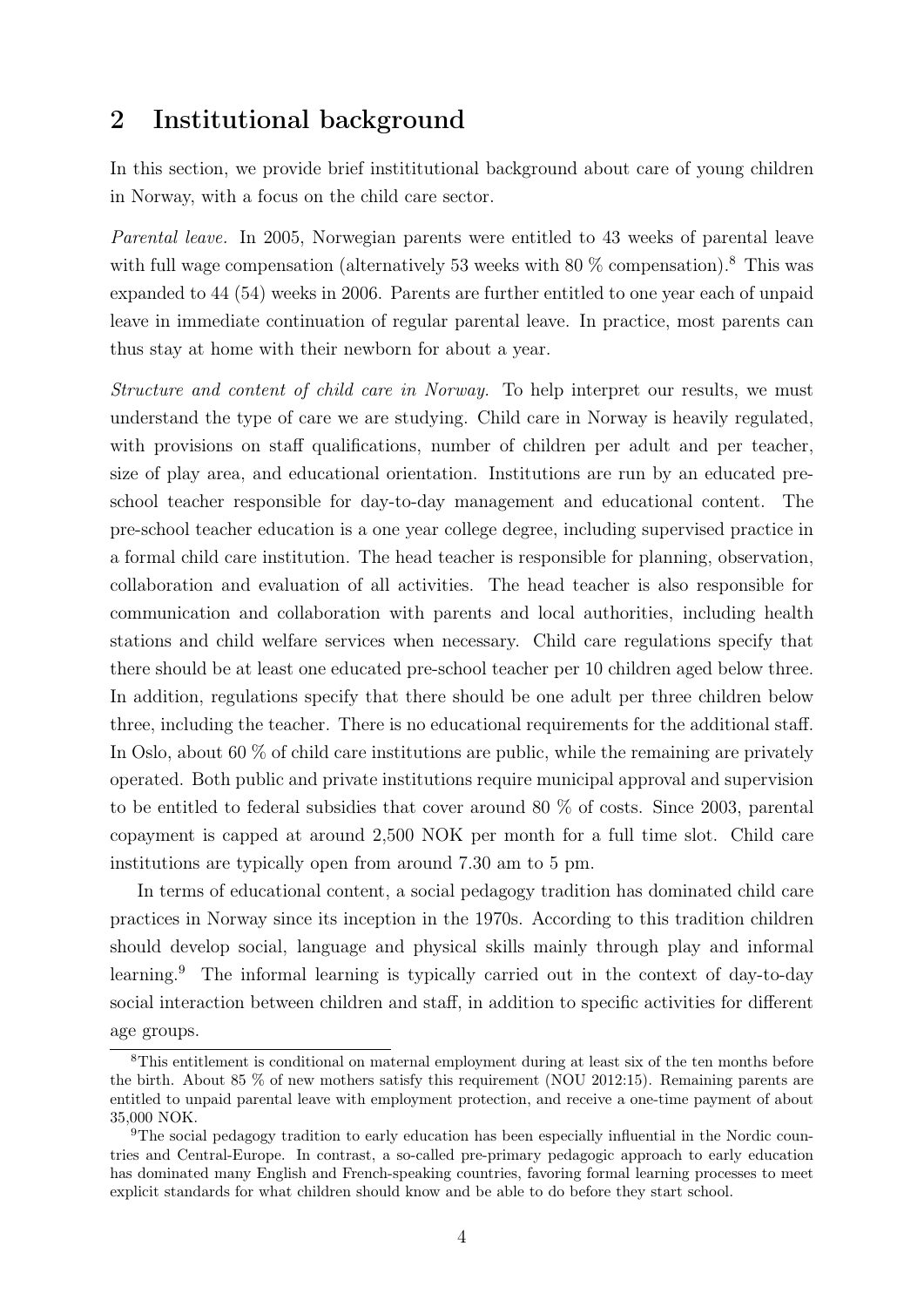In table 1, we report some institutional characteristics of the institutions in our sample. We see that an average institution in our sample services 17 children aged 0–2, with about three adults per ten children, including one teacher, in line with federal regulations. The minority share among all children in the institution is about 25 %, reflecting the high share of children with a minority background residing in Oslo. The enrollment of children with an immigrant background is, however, very low for children below three years of age [Drange and Telle, 2015]. Note that this implies that our results should be interpreted to reflect the impacts on native children.

|                       | Mean | SD.  |     |
|-----------------------|------|------|-----|
| Teacher/children      | .077 | .026 | 236 |
| No. of adults         | 15.4 | 7.6  | 262 |
| Adult/children        | .298 | .068 | 236 |
| Minority share        | .256 | .207 | 236 |
| No. of children $0-2$ | 17.1 | 10.7 | 262 |

Table 1: Institutional characteristics

Source: The child care register, Statistics Norway.

Child care centers in Norway in an international perspective. The provision of child care in Norway bears resemblance with the other Nordic countries with relatively high public subsidies.<sup>10</sup> However, the enrollment of children below 3 in Norway in 2004 was 44  $\%$ , substantially lower than for example Denmark with an enrollment at 83 % . This is comparable to US enrollment which stood at 38 % for this age group at the time [OECD, 2006].

### 3 Empirical strategy

We are interested in the effect of early child care enrollment on childrens cognitive performance, and follow closely the approach in Abdulkadiroglu et al. [2011]. Because the effects of enrollment are likely to depend on the age at which the child first attends child care, we start with the following outcome equation,

$$
y_{it} = \gamma AGE_{it} + X_{it}'\beta + \epsilon_{it} \tag{1}
$$

where t denotes the cohort, and  $AGE_{it}$  is the age of the child in months when he or she first attends any child care institution, public or private.  $X_{it}$  are a set of socio-demographic

<sup>&</sup>lt;sup>10</sup>For children below three years old parental contribution in the Nordic countries varied from 9–15  $\%$ compared to an OECD average of 25–30 % in the mid 2000. In 2003, the state subsidy to a child care slot for a child below three was 9,773 EURO annually in Norway [OECD, 2006].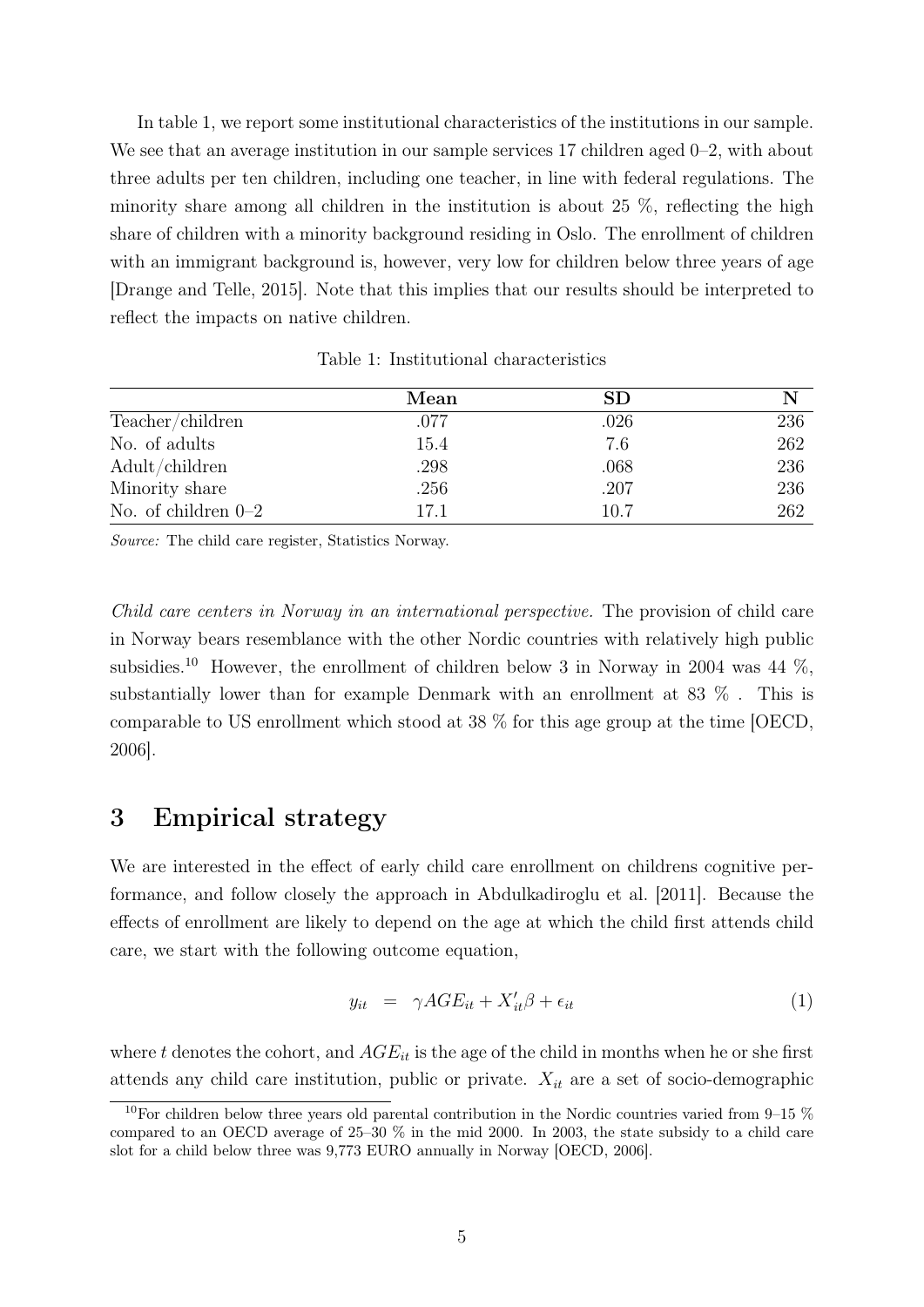characteristics of the child and parents, measured the year before the child was born.<sup>11</sup>

Because enrollment in child care is likely determined in part by parental preferences and child innate characteristics, starting age is likely to be correlated with unobserved determinants of cognitive performance. For instance, we might expect more able parents to be more closely tied to the labor market, and therefore enroll their children in child care earlier. If so, then we may expect that children who are enrolled early would perform better in any case. On the other hand, we might expect more child-centered parents to enroll their children in child care later. If so, being enrolled early could be a marker for a poor home environment, which would suggest that these children should perform worse. This implies that estimation of equation (1) will give biased estimates of the impact of child care starting age on cognitive performance.

To circumvent this problem, we take advantage of an assignment lottery used by the Oslo city administration to distribute offers to applicants when institutions were oversubscribed. Each year, the vast majority of available child care slots in both public and private institutions are allocated in a centralized allocation round. The application deadline is around March 1 of each year, for enrollment in mid-August. Parents may apply for placement in up to seven child care centers in their application, and may list both public and private institutions.

Allocation takes place inside the city district of residence, but available slots may be allocated to children from other city districts after the main allocation round. Children may be awarded priority placement if they have, for instance, a sibling in the same child care instititution or are disabled. In our sample, 24 % of children get priority placement. Children that have their first birthday after September 1 are not included in the main allocation round, but may receive offers after this round is over. In our analysis we exclude both of the former groups, to focus on the main group of children that are included in the main allocation round without being assigned priority.

Based on the applications received, the municipality generates lists of non-priority applicants to each institution. Lists for private instititutions are transmitted to the institutions, which handle their own admissions based on these lists along with full details of the individual child and application. In line with Abdulkadiroglu et al. [2011], we therefore exclude from our analysis children that have a private institution ranked first on their application.

The mechanism for assignment to public institutions resembles a serial dictatorship: The order of children on the full list of applicants to each public institution is randomized in the computer before they are presented to the city official. Available slots are then allocated according to the random rank on the application list, and offers are sent to

 $11$ Child characteristics include gender, month of birth and birth order. Parental characteristics include dummy variables for full time work, receipt of social assistance, high school completion, college degree, missing parental education, and missing parent identifier.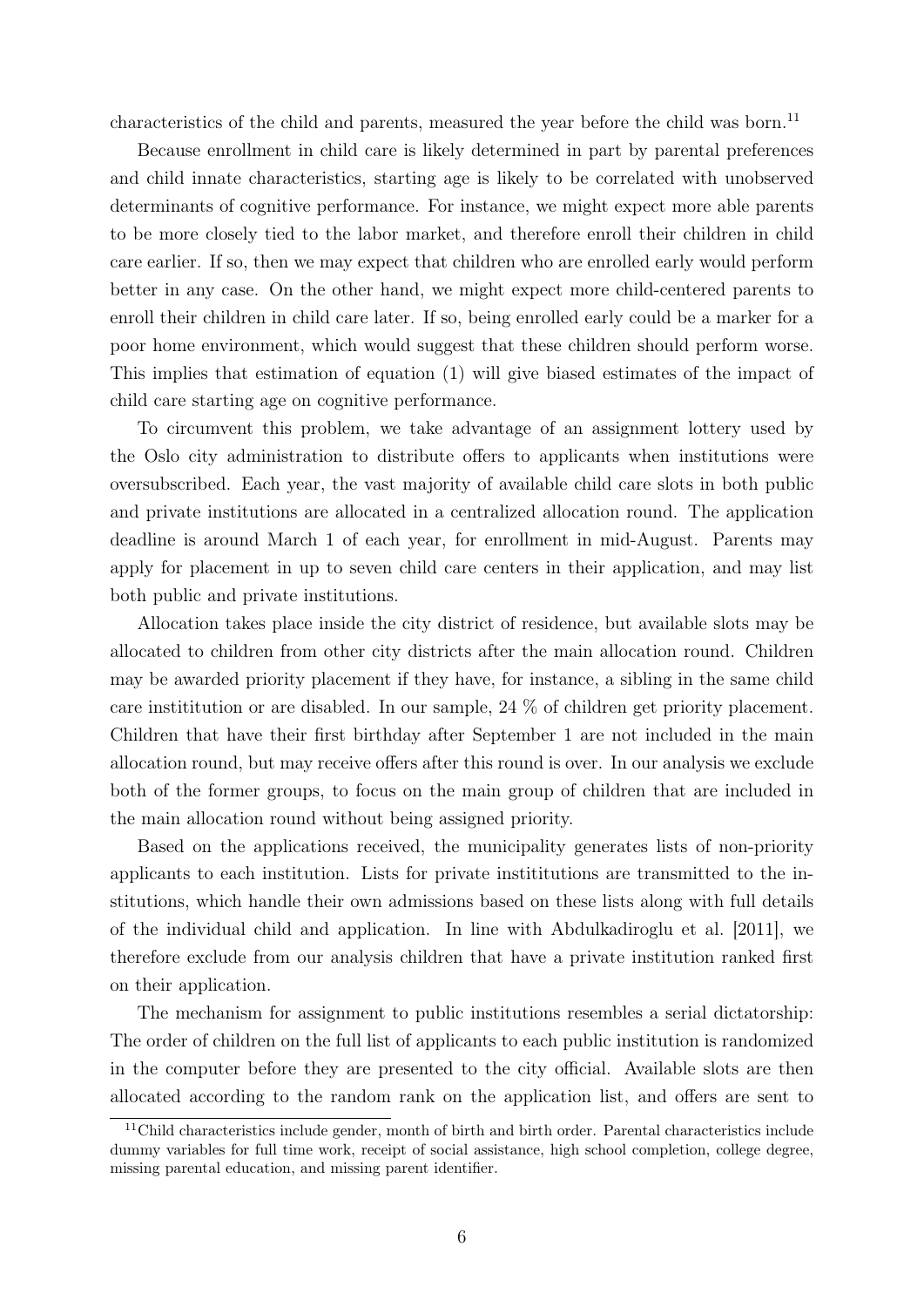parents. Parents may accept or reject the offer. If they reject, the offer is conferred to the highest ranked child on the application list who did not already get an offer at this or some other institution. Once a child receives an offer for a child care place, the child is taken out of the lists to other institutions to which it applied. The child may, however, maintain their application to the first ranked institution. This along with the upper limit on institutions on the list could raise concern about strategic application behavior, but we find no suggestions of this below.

The main allocation round ends each year around June 1. After the main allocation round, available slots may be offered to any applicant, whether or not they ranked the institution on their application. This process is largely at the discretion of the city officials or even child care managers, and is therefore susceptible to manipulation. We therefore use only offers dated before June 1 each year in our analysis.

To help identify the effect of early child care enrollment, we use an IV strategy, where we let the offers generated in the assignment lottery act as instruments for child care starting age. Specifically, we specify our IV-model as follows, where equation (2) is the second stage and equation (3) is the first stage.

$$
y_{it} = \gamma AGE_{it} + \sum_{k} \alpha_{kt} D_{kit} + X'_{it} \beta + \epsilon_{it}
$$
\n(2)

$$
AGE_{it} = \tau OFFER_{it} + \sum_{k} \eta_{kt}D_{kit} + X'_{it}\psi + \omega_{it}.
$$
 (3)

where  $OFFER_{it}$  is a dummy equal to one if the child received an offer of a public child care place generated in the assignment lottery. In both the first and second stage, residuals are clustered at the level of the first choice institution. Following Abdulkadiroglu et al. [2011], we also include indicators for lottery-specific risk sets  $D_{kit}$  to account for the fact that children apply to different institutions with different numbers of applicants and available slots. The extent of oversubscription determines the probability of receiving a lottery offer. If oversubscription rates are correlated with, for instance, the quality of the child care institution, and applying to good institutions in turn is correlated with unobservable traits that determine cognitive performance, then a comparison based on lottery offers may give biased estimates of the impact on cognitive performance of early child care enrollment. To guard against such bias, we control for the number and identity of institutions to which an applicant applied.<sup>12</sup>

In order for random offers to be relevant, we need to have over-subscription of toddlers to child care institutions. This is determined by the number of non-priority applicants per remaining available slot after priority placements. Table 2 shows descriptive statistics

<sup>&</sup>lt;sup>12</sup>Specifically, the risk set includes a full set of dummy variables for each institution by year, so that for each institution and year there is a dummy equal to one if child  $i$  applied to that institution in that year and zero otherwise. In addition, the risk set includes dummy variables for the number of applications by year.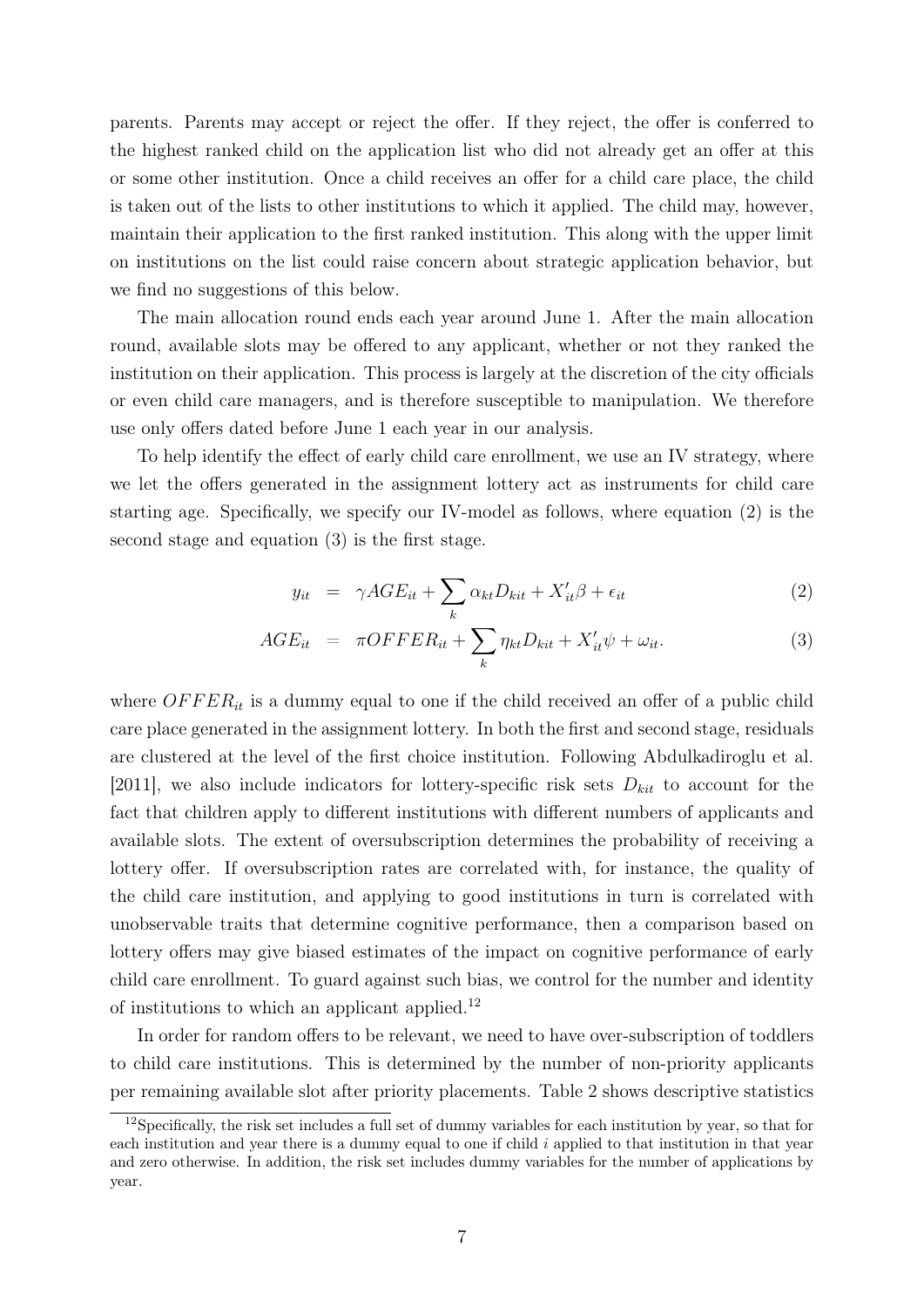|                       | Mean  | SD    | Min | Max |
|-----------------------|-------|-------|-----|-----|
| No. of places         | 6.21  | 4.75  |     | 33  |
| No. of applicants     | 50.75 | 30.49 |     | 165 |
| $Applicants - Places$ | 44.55 | 29.47 |     | 158 |
| Applicants / Places   | 11.91 | 11.56 | 1.5 | 109 |

Table 2: Applications, places and oversubscription in child care institutions in the centralized admission process in Oslo, 2005–2007.

for the number of available slots, the number of applicants and oversubscription to child care institutions in Oslo in the period we consider. Oversubscription is both strong and widespread: The mean number of applicants to each child care slot is just under 12, while the median is nine. This is mirrored in the fact that only 27 % of the children in our sample get an offer in the assignment lottery, and in the strong first stage estimates documented below.

The validity of the lottery offer as an instrument for child care starting age, relies on the quality of the assignment lottery. While the city administration ensures us that the lottery was randomized by a computer algorithm, as described earlier, there is always the possibility that the randomization failed, or that there was manipulation between the actual randomization and the sending out of offers. To verify that the randomization was successful, the first four columns of Table 3 reports means and standard deviations of background characteristics for children in our estimation sample, separately by whether the child received an offer or not. Table 3 shows that the two groups look well balanced. We also test this formally in the context of our econometric model, by regressing the offer dummy on all characteristics, controlling for the risk sets. The final column of Table 3 reports t-statistics of the individual coefficients from this regression, which are usually very low. In a joint test of whether coefficients on all covariates are equal to zero, we get an F-value of 1.22, confirming that the two groups are indeed well balanced.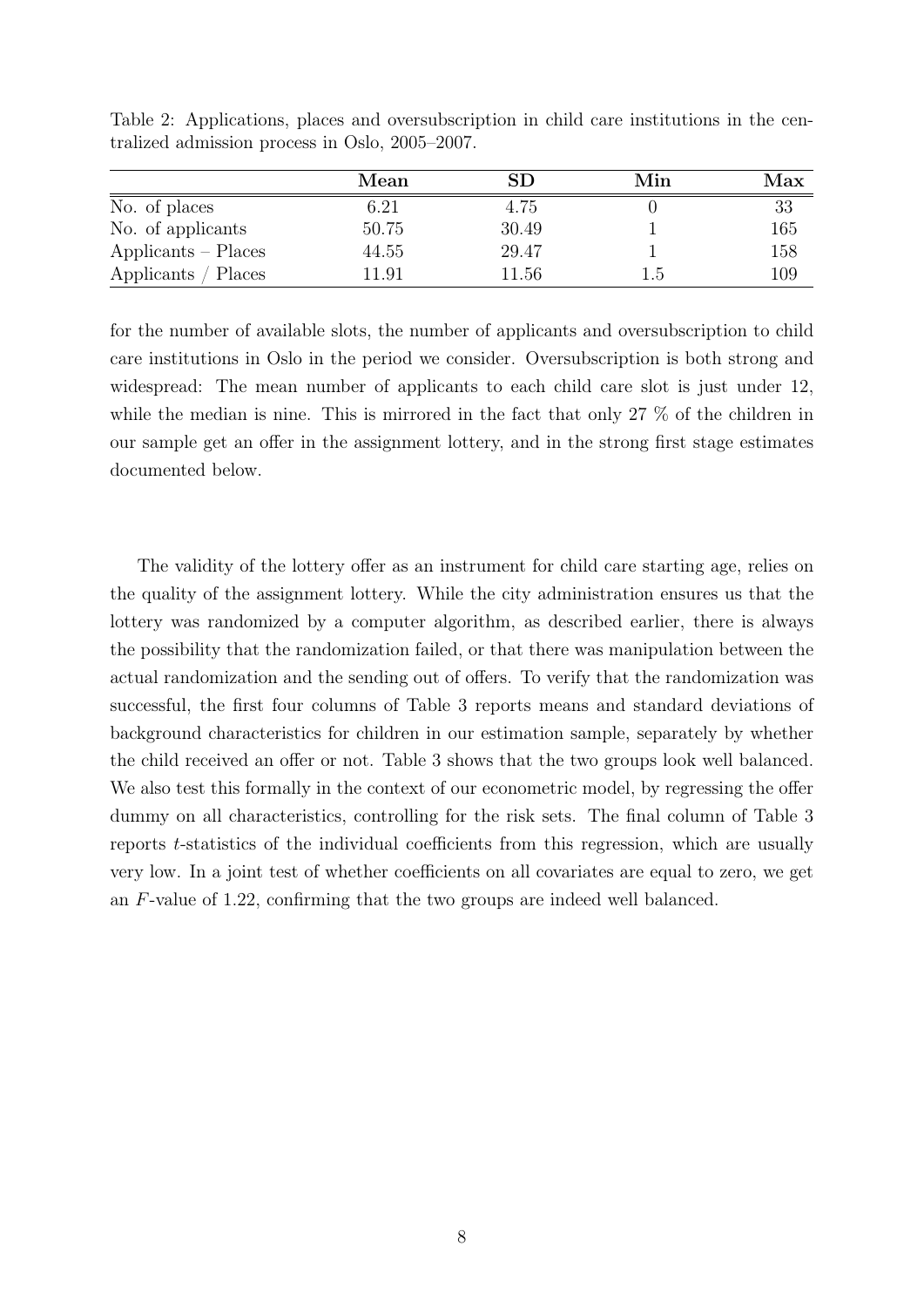|                     |         | No offer    |         | Offer     | $t$ -value |
|---------------------|---------|-------------|---------|-----------|------------|
| Girl                | 0.497   | 0.500       | 0.523   | 0.500     | 0.11       |
| Age                 | 14.115  | 1.949       | 14.163  | 2.017     | 1.06       |
| Immigrant           | 0.10    | 0.300       | 0.096   | 0.295     | $-1.34$    |
| Mother              |         |             |         |           |            |
| - years of educ.    | 14.793  | 3.060       | 14.731  | 2.923     | 0.69       |
| $-$ earnings        | 297 323 | 162 341     | 292 643 | 159 379   | 0.67       |
| $-$ age             | 33.559  | 4.3749      | 33.386  | 4.439     | $-2.09$    |
| $-$ age first birth | 29.900  | 4.5291      | 29.860  | 4.580     | 0.77       |
| Father              |         |             |         |           |            |
| - years of educ.    | 14.532  | 3.460       | 14.417  | 3.554     | $-0.07$    |
| $-$ earnings        | 428 276 | 388 353     | 427 315 | 447 764   | 0.71       |
| $-$ age             | 35.512  | 6.337       | 35.128  | 7.328     | 1.71       |
| $-$ age first birth | 31.552  | 5.880       | 30.822  | 6.474     | $-0.60$    |
|                     |         | $N = 1,425$ |         | $N = 585$ | $F = 1.22$ |

Table 3: Balance in background characteristics between children with and without a lottery offer.

Note: The table reports means and standard deviations of covariates by whether the child received an offer in the assignment lottery. The final column reports t-statistics of the individual coefficients from a regression of the offer dummy on all characteristics, controlling for the risk sets, and the F-statistic from a joint test of whether coefficients on all covariates are equal to zero. Age refers to the age in months of the child in August of the year of application. Earnings are pensionable income from work and self-employment. Detailed descriptions of the background characteristics are provided in 4.

### 4 Data

Data. Our data are based on several different administrative registers from the Oslo city government and Statistics Norway. Firstly, we have access to the municipal database used in the centralized application system for child care in Oslo. This provides information on applications for and enrollments in virtually all child care institutions in Oslo for the years 2005–2010, including both public and private child care institutions. Applicants that list several institutions in their applications are registered as separate coincident applications. The database also provides information about offers of slots in public child care centers. Applications, enrollment and offers are recorded with date of receipt, date of first attendance and date the offer was made, respectively.

Second, we have access to a database with information about performance on tests made available by the school authority in Oslo municipality. This provides information about enrollment in primary school and score on performance tests in Norwegian language and mathematics, conducted in April of first grade. The tests are designed nationally, and are intended to help identify underperforming children, enabling schools to allocate resources to these children. The language test maps the ability to write letters, recognize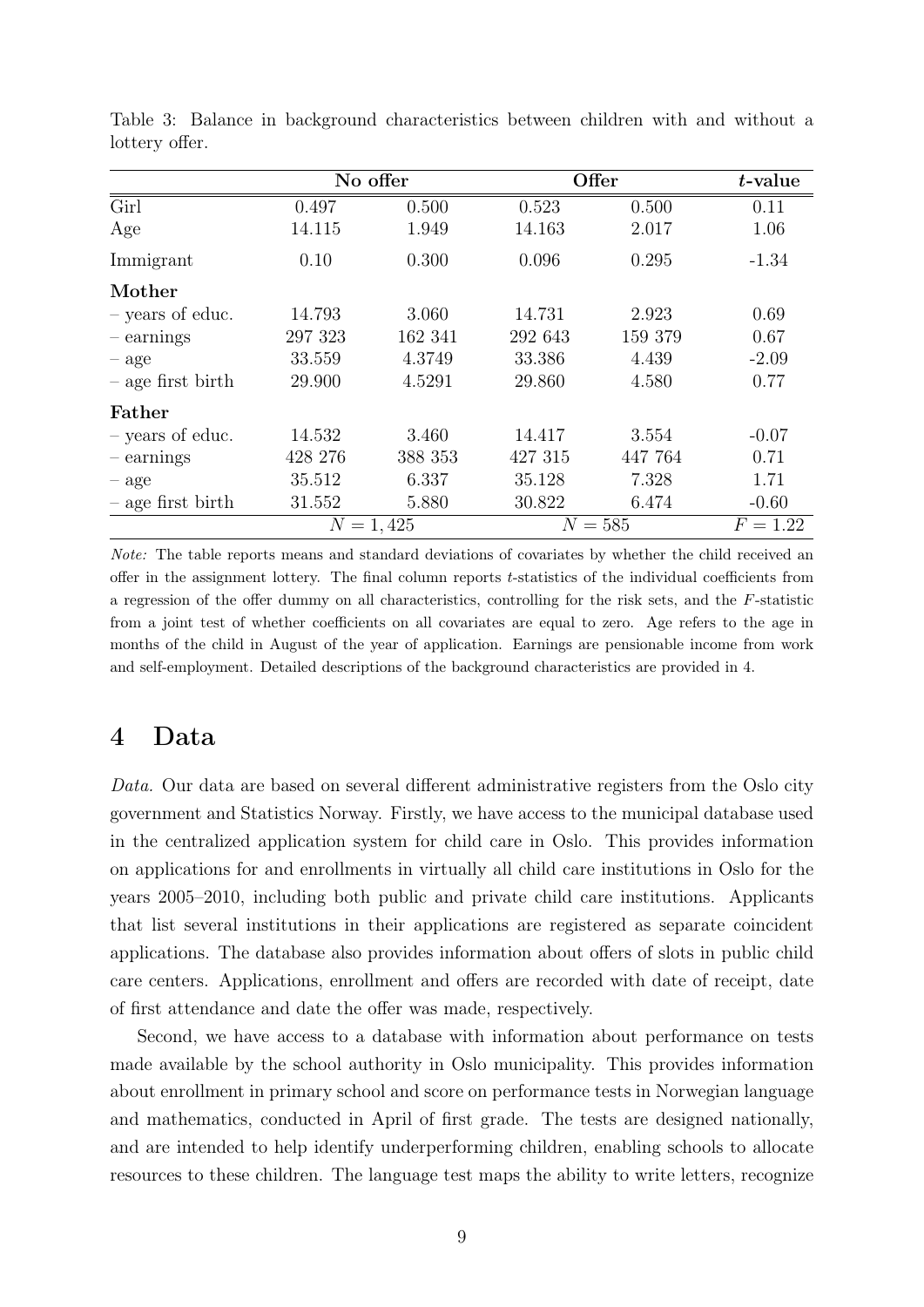written letters, identify spoken letters, combine sounds, write words, read words and read sentences. The mathematics test maps the ability to count, to compare numbers, to rank numbers, to recognize sequences of numbers, to count forward and backward from a given number, to split a number into two other numbers (i.e.  $4 = 1 + ...$ ), to solve textual assignments and to add two numbers. We provide further detail on these tests in the appendix.

Each test is scored on a relatively fine scale, where students may score from zero to 105 in language, and zero to 50 in mathematics. Because tests are designed to identify children with problems, test score distributions are skewed,<sup>13</sup> with about ten and 15  $\%$  of children in our sample getting the top score in language and mathematics, respectively. This is important to keep in mind when interpreting our results.

In our analysis, we consider two outcomes from each test. First, we normalize the scores to have mean zero and standard deviation equal to one. Second, we use dummy variables for performance below a nationally determined threshold. Thresholds are set for individual parts of each test from a trial of the test on a panel of children, conducted prior to actual testing each year. The thresholds are intended to identify the bottom 15–20 % of children. From these we define the dummy variables Below threshold equal to one if the child has one or more test parts with scores below the threshold, and zero otherwise, separately for language and mathematics. Finally, as a summary measure of cognitive skills, we also consider the unweighted average of the standardized test scores in language and mathematics.

Third, we can link both databases to rich Norwegian administrative registers available from Statistics Norway, with individual information on demographics (e.g. sex, age, immigrant status, marital status, number of children), socioeconomic status (e.g. years of education, income, employment status), and residence. Income and employment data are collected from tax records and other administrative registers. The household information is from the Central Population Register, which is updated annually by the local population registries and verified by the Norwegian Tax Authority. We also have access to national registry data on municipal child care coverage reported by the child care institutions themselves. The reliability of Norwegian register data is considered to be very good, as is documented by the fact that they received the highest rating in a data quality assessment prepared for the OECD by Atkinson et al. [1995]. Importantly, all data sources contain personal identifiers that allow us to link individuals across all registers.

Estimation sample. We start with the universe of children born  $2004-2006$ ,<sup>14</sup> for whom parents apply for a child care slot in Oslo for the first time the calender year they turn one

 $13$ Appendix figure (A1) draws the distribution of test scores in our sample.

<sup>&</sup>lt;sup>14</sup>Due to a restrictive storage policy in the municipality, data on children born in January and February 2004 were deleted from the application data base before we got access to it. We are therefore not able to include these children in our sample.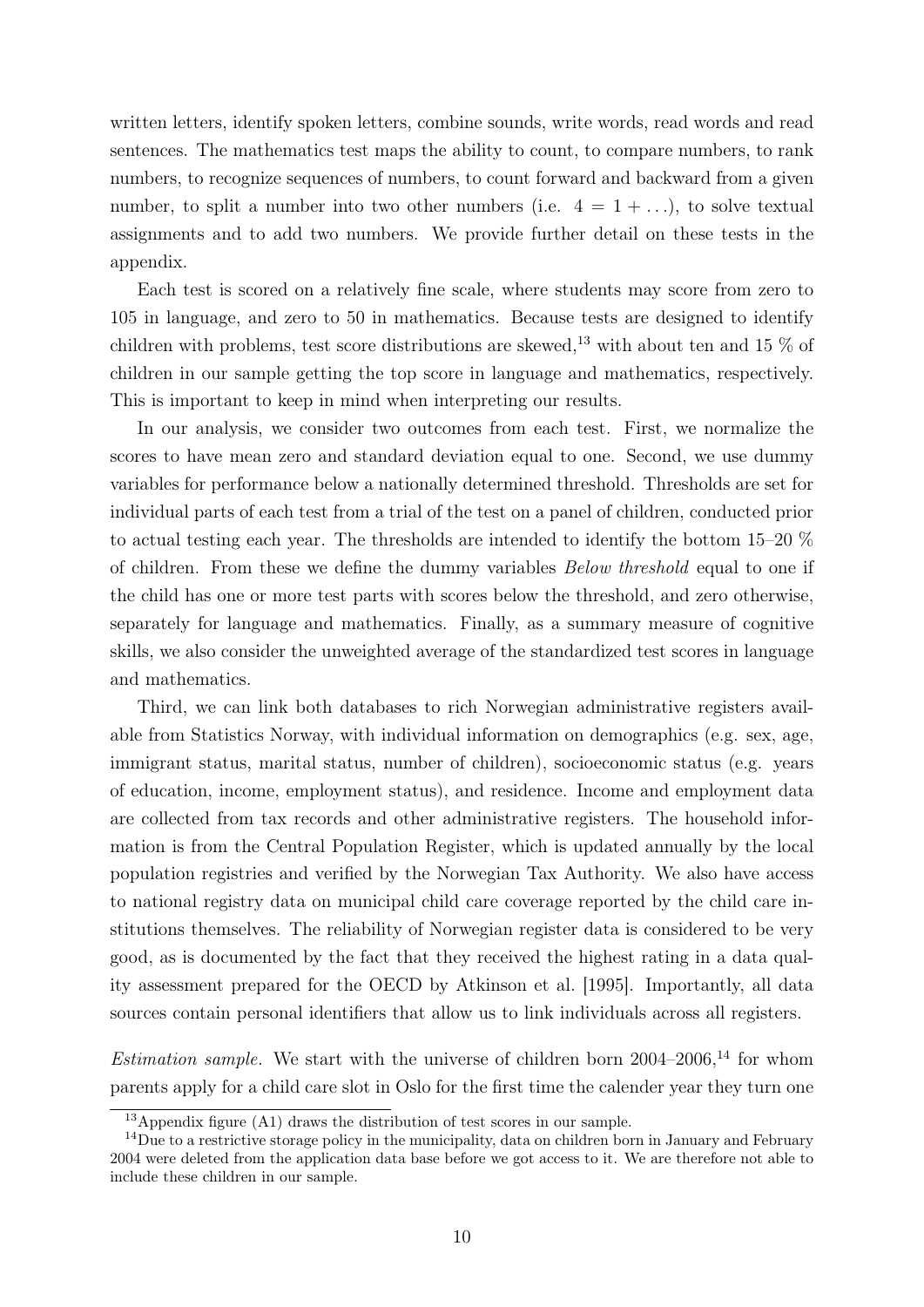|                       |       | No offer    |       | Offer   |  |  |
|-----------------------|-------|-------------|-------|---------|--|--|
| Average score         | 71.84 | (8.10)      | 72.49 | (7.00)  |  |  |
| Language              | 98.90 | (11.26)     | 99.75 | (8.95)  |  |  |
| $-$ below limit       | 0.132 | (0.339)     | 0.118 | (0.323) |  |  |
| Mathematics           | 44.78 | (6.55)      | 45.24 | (6.31)  |  |  |
| - below limit         | 0.067 | (0.251)     | 0.055 | (0.228) |  |  |
| Starting age (months) | 18.88 | (8.06)      | 15.03 | (4.59)  |  |  |
|                       |       | $N = 1,425$ |       | $N=585$ |  |  |

Table 4: Performance in language and mathematics tests at age seven for children with and without a lottery offer.

Note: Offer are children that received an offer in the assignment lottery, while No offer are children that did not receive an offer in the assignment lottery, see Section 3.

year old. Because our identification comes from offers of public child care slots, we focus attention on children with a public institution on the first rank, while we allow both private and public institutions on ranks 2–7. As discussed above, we also exclude children who had priority in child care or who turn one after September 1 in the application year, since our identification does not influence these children. We finally exclude a handful of children with missing values on our dependent variables, and a handful of children registered as starting in child care before ten months old. Rather than excluding children with missing values on control variables, we construct dummy variables for missing and include these in our regressions. Our final estimation sample then consists of 2,010 children.

### 5 Empirical results

We now turn to our main analysis of how early enrollment in child care affected the cognitive performance of children at age seven. We start by a reduced form analysis, where we compare outcomes of children who got a lottery offer to children who did not get a lottery offer. Table 4 shows means and standard deviations of our main outcome variables and our key explanatory variable, child care starting age. The mean test scores show that children who receive a lottery offer perform about eight to nine percent of a standard deviation better than children who do not receive a lottery offer. Meanwhile, just over 12 % of children are below the threshold for low performance in language, while about six percent are below the threshold in mathematics. In both subjects, the mean child who got a lottery offer performs about half a point better than the mean child who did not get a lottery offer, and are about 1.5 percentage point less likely to score below the threshold for low performance. This is first evidence that early child care enrollment has a positive impact on childrens cognitive development.

Next, we consider this reduced form model formally, by estimating the impact of getting an offer on test performance, controlling for risk sets as in equation (3). We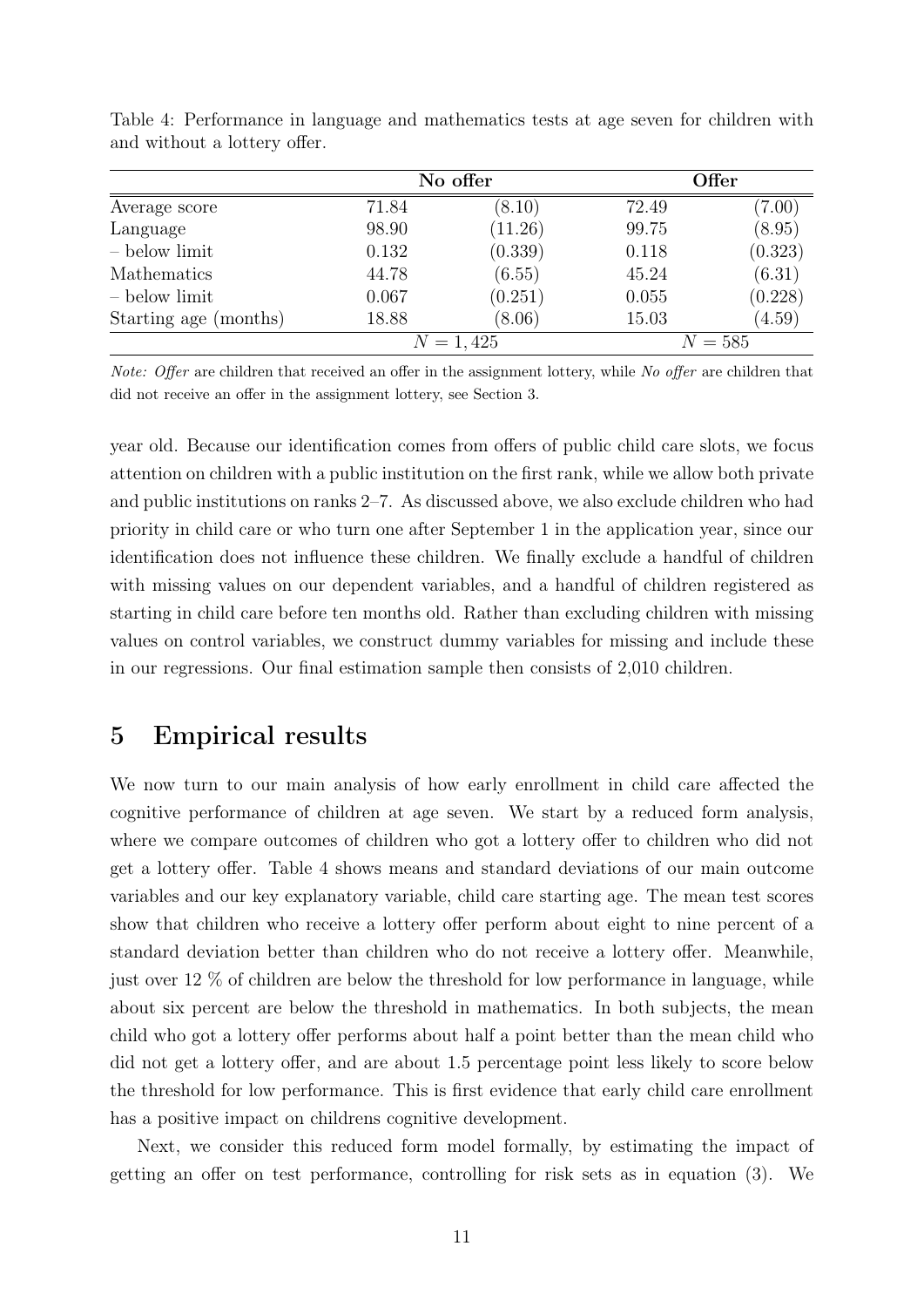|                 | No controls |         | With controls | Mean    |       |
|-----------------|-------------|---------|---------------|---------|-------|
|                 |             | SЕ      |               | SЕ      |       |
| Average score   | 0.121       | (0.064) | 0.105         | (0.061) | 0.000 |
| Language        | 0.118       | (0.076) | 0.104         | (0.074) | 0.000 |
| $-$ below limit | $-0.025$    | (0.024) | $-0.028$      | (0.023) | 0.128 |
| Mathematics     | 0.124       | (0.066) | 0.106         | (0.062) | 0.000 |
| $-$ below limit | $-0.023$    | (0.014) | $-0.020$      | (0.014) | 0.064 |

Table 5: Estimates of the impact of a lottery offer on performance in language and mathematics.

Note: Effects are reported as percent of the standard deviation. Standard errors are heteroskedasticity robust and clustered at the first choice institution level. All regressions include a risk set with a full set of dummy variables for each institution by year and the number of child care institutions listed. We also include cohort fixed effects. Column 2 reports estimates without covariates whereas column 4 reports estimates including the controls listed in Table 3.

report estimates both including and excluding covariates. While including covariates should not change our estimates when the explanatory variable of interest is as good as random, it may be helpful to improve precision in our estimates. Results reported in Table 5 clarify our observations from above, and indicate that getting a lottery offer improved the average performance of children by about 12 % of a standard deviation. This effect was driven both by an improvement in language of about 12 % of a standard deviation, and by an improvement in mathematics of about the same magnitude.

Table 6 reports estimates from our full IV-model, where the receipt of a lottery offer is used to instrument for the age at first attendance in a child care institution. The two last rows of the table report estimates from our first stage equation, and show that the lottery offer decreased starting age by about four months on average. The F-statistic on the instrument is about 100, which implies that we need not worry about problems associated with weak instruments. To understand more in detail how getting a lottery offer affects child care starting age, Figure 1 shows the cumulative distribution of children having started child care at different ages. While 91 % of children who received an offer had started child care by 18 months old, this was the case for only 65 % of the comparison group. Among those children who were delayed, more than two thirds started a full year later; 96 % (99 %) of children who received an offer had started child care by 24 (36) months old, compared to 77 % (95 %) in the comparison group.

Turning now to the IV-estimates in Table 6, the estimates without controls suggests that starting child care one month later causes a drop in school performance of just under three percent of a standard deviation. This is driven by a drop in both the language score and the mathematics score of just under 0.03 SD. All of these estimates are significant at the five percent level. When we consider the impact on the probability of scoring below the limit for low performance, we find an impact of around 0.6 percentage points on both tests. As expected from the above balancing analysis, estimates barely move when we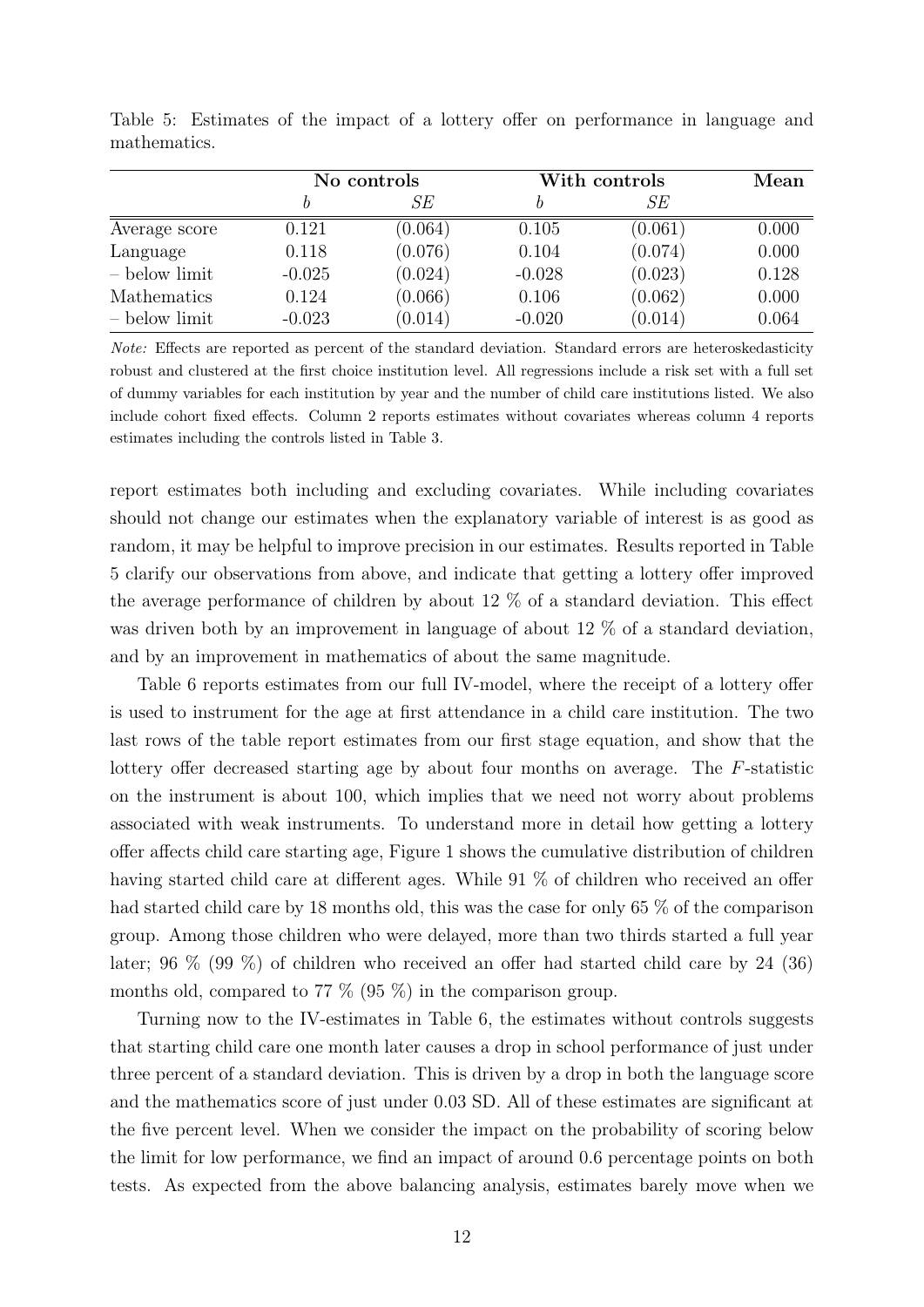

Figure 1: Cumulative distribution of age at child care start for children with and without a lottery offer.

include covariates.

To understand the economic significance of changes in test scores is in general somewhat difficult, because they do not have a meaningful cardinal scale [Cunha and Heckman, 2008]. This may be particularly true in our case, where the distribution of the test score is skewed, and quite different from the often bell-shaped test scores considered in the literature. Though comparisons of estimates across different test score outcomes is always risky, this means that it could be particularly misleading to compare our estimates directly to those found in other studies.

To interpret our estimates, we need to map them into a metric that is more easily interpretable in other contexts. One way to do this is to compare our estimates to the gaps in test scores that we observe between well defined sub-groups of the population. For instance, the average gender gap in performance between boys and girls in our sample is about 0.12 SD on both the language and the mathematics test (cf. table 7 below). Our estimates suggest, therefore, an improvement comparable to the gender performance gap when a child gets a lottery offer. In mathematics, winning the lottery is predicted to improve performance by about 0.12 SD, which correspondsto between 30 and 40 % of the performance gap between children of low and high educated parents. Remember, though, that the test scores we consider are essentially truncated at the top here, so the observed gaps are likely smaller than what we would observe with more symmetrically distributed test scores.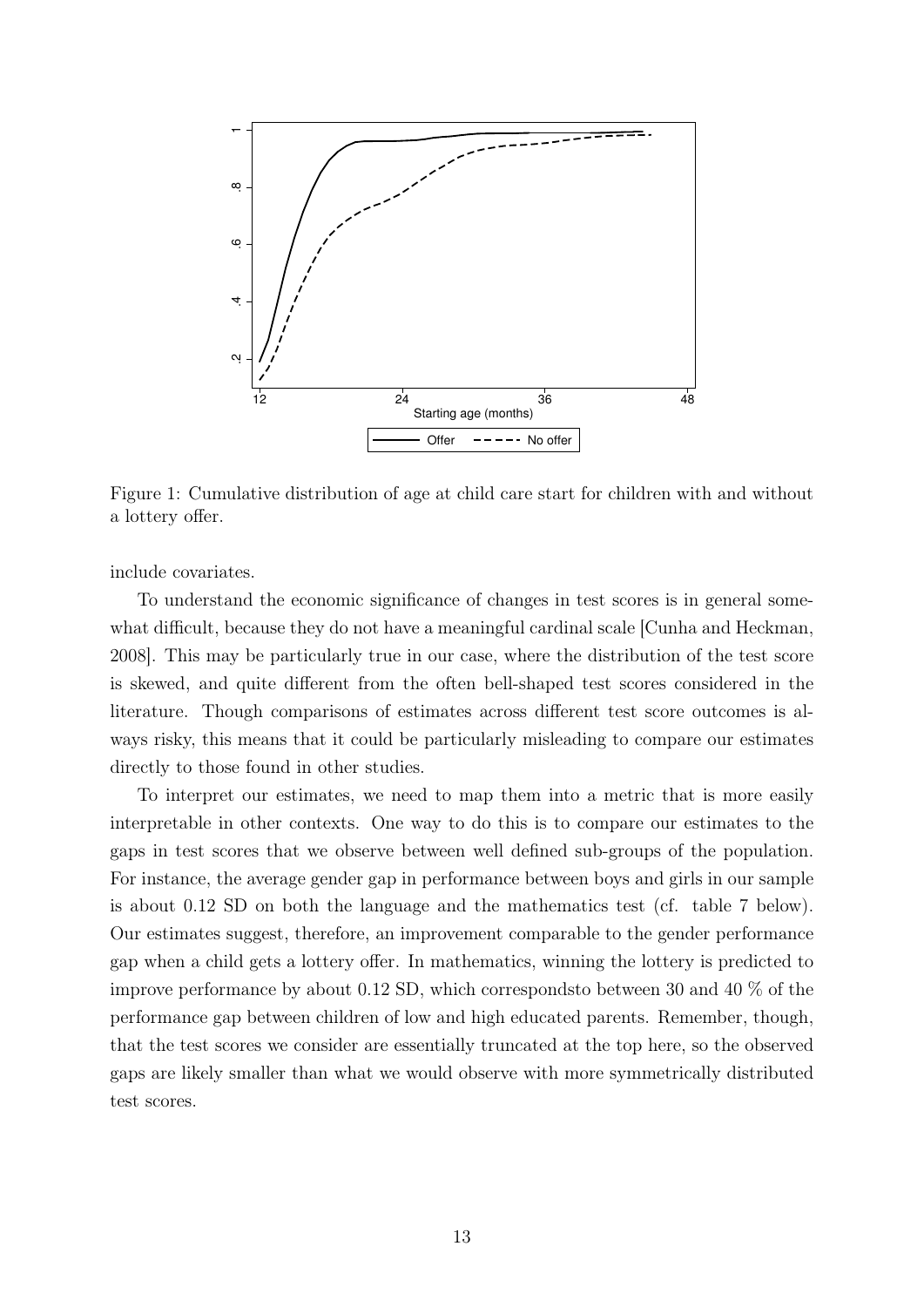|                      | No controls |         |          | With controls |        |
|----------------------|-------------|---------|----------|---------------|--------|
|                      | b           | SЕ      | b        | SЕ            |        |
| Average score        | $-0.027$    | (0.011) | $-0.025$ | (0.011)       | 0.000  |
| Language             | $-0.027$    | (0.013) | $-0.025$ | (0.013)       | 0.000  |
| - below limit        | 0.006       | (0.004) | 0.007    | (0.004)       | 0.128  |
| <b>Mathematics</b>   | $-0.028$    | (0.011) | $-0.025$ | (0.011)       | 0.000  |
| - below limit        | 0.005       | (0.003) | 0.005    | (0.003)       | 0.064  |
| <i>First stage</i>   |             |         |          |               |        |
| Offer                | $-4.430$    | (0.443) | $-4.224$ | (0.428)       | 17.760 |
| F-value (instrument) |             | 100.0   |          | 97.4          |        |

Table 6: IV-estimates of the impact of child care starting age on performance in language and mathematics.

Note: Effects are reported as percent of the standard deviation. Standard errors are clustered at the first choice institution level and robust to heteroskedasticity. All regressions control for the risk set by including a full set of dummy variables for each institution by year and the number of child care institutions listed in the application, see Section 3. Control variables are listed in Section 3.

#### 5.1 Heterogeneous effects of early child care enrollment

One important argument for why governments want to subsidize child care, is that they can help counter differences in school readiness between children from different socioeconomic backgrounds. It is therefore natural to next consider whether the starting age in child care has a different impact on toddlers from different socioeconomic groups.

Table 7 reports estimates from our IV-model including covariates, for children in different groups. Most strikingly, we find stronger effects among children from low income families. Indeed, among high income families, we find no impact of early child care start on performance in neither language nor mathematics. This suggests that child care policies may be more effective if targeted at low income households. Across other groups, estimates are broadly similar. The exception is parental education, where children from high educated parents are estimated to improve in mathematics from early child care enrollment, while there is no impact among children from low educated parents.

#### 5.2 Mechanisms

The effect of child care enrollment is related to the alternative mode of care had the children not been enrolled in child care. In our case, our instrument pushes child care enrollment forward by four months on average, or by about one year for a third of the control group. After this period, children who do not get a lottery offer are also on average enrolled in child care. For both, enrollment in child care is largely an absorbing state, with the vast majority of children who enroll staying enrolled until the school starting age (which is six years in Norway). To understand the drivers behind our estimates, we therefore need to consider these two modes of care. That is, what type of care are control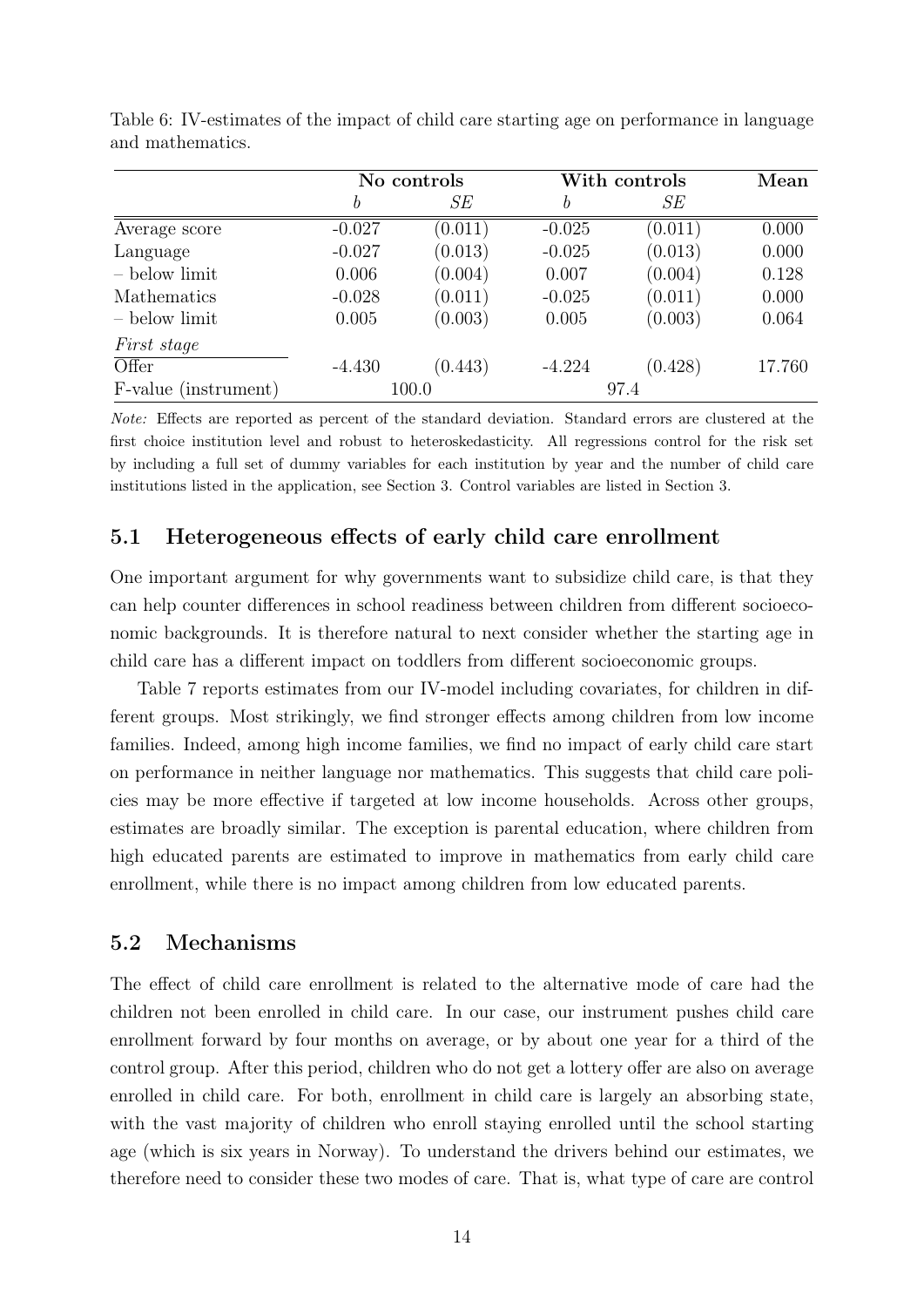|                    | Language |         |          |          | <b>Mathematics</b> |          |       |  |
|--------------------|----------|---------|----------|----------|--------------------|----------|-------|--|
|                    | b        | SЕ      | Mean     | b        | SЕ                 | Mean     |       |  |
| <b>Boys</b>        | $-0.029$ | (0.018) | $-0.066$ | $-0.064$ | (0.019)            | 0.058    | 996   |  |
| Girls              | $-0.025$ | (0.028) | 0.065    | $-0.057$ | (0.025)            | $-0.057$ | 1,014 |  |
| Parents educ. low  | $-0.018$ | (0.032) | $-0.136$ | 0.001    | (0.025)            | $-0.170$ | 1,043 |  |
| Parents educ. high | $-0.015$ | (0.009) | 0.147    | $-0.015$ | (0.014)            | 0.184    | 967   |  |
| Family income low  | $-0.019$ | (0.029) | $-0.077$ | $-0.026$ | (0.023)            | $-0.113$ | 1,005 |  |
| Family income high | $-0.004$ | (0.013) | 0.077    | $-0.004$ | (0.016)            | 0.113    | 1,005 |  |
| Mom age low        | $-0.038$ | (0.027) | $-0.061$ | $-0.033$ | (0.025)            | $-0.036$ | 1,087 |  |
| Mom age high       | $-0.010$ | (0.014) | 0.072    | $-0.033$ | (0.018)            | 0.042    | 923   |  |

Table 7: IV-estimates of the impact of child care starting age on test performance in different subgroups.

Note: Effects are reported as percent of the standard deviation. Standard errors are clustered at the first choice institution level and robust to heteroskedasticity. All regressions control for the risk set by including a full set of dummy variables for each institution by year and the number of child care institutions listed in the application, see Section 3. Control variables are listed in Section 3.

children in before they start regular child care, and what are the characteristics of the formal care that they attend once they do start regular child care.

We start by considering the alternative mode of care that children first attend if they do not get an offer. Typically, one considers three alternatives: Parental care, formal child care and other, more informal, sources of care [Blau and Currie, 2006]. To investigate the alternative mode of care for children who get an offer of a public child care slot, we start by considering survey data on stated demand and actual use for the population of parents with toddlers, presented in Table 8. While about 70 % of parents state demand for child care, either full time or part time in combination with other forms of care, only 27 % actually have their children enrolled in child care. In comparison, while 56 % of parents say that they care for their children themselves, only 17 % actually prefer to do so. This suggests that parental care is the dominant alternative for Norwegian toddlers in general.

To get an estimate of the importance of parental care as the counterfactual in our particular sample, we now consider the impact of getting an offer of a public child care slot on parents earnings and labor participation. Unfortunately, we do not have data on

|                        | <b>Stated demand</b> | Actual use |
|------------------------|----------------------|------------|
| Parents                | 0.17                 | 0.56       |
| Relatives              | 0.04                 | 0.04       |
| Unlicensed care givers | 0.08                 | 0.13       |
| Child care             | 0.42                 | 0.22       |
| Combined/Other         | 0.28                 | 0.05       |

Table 8: Survey evidence on the demand for and use of child care.

Source: Pedersen [2003].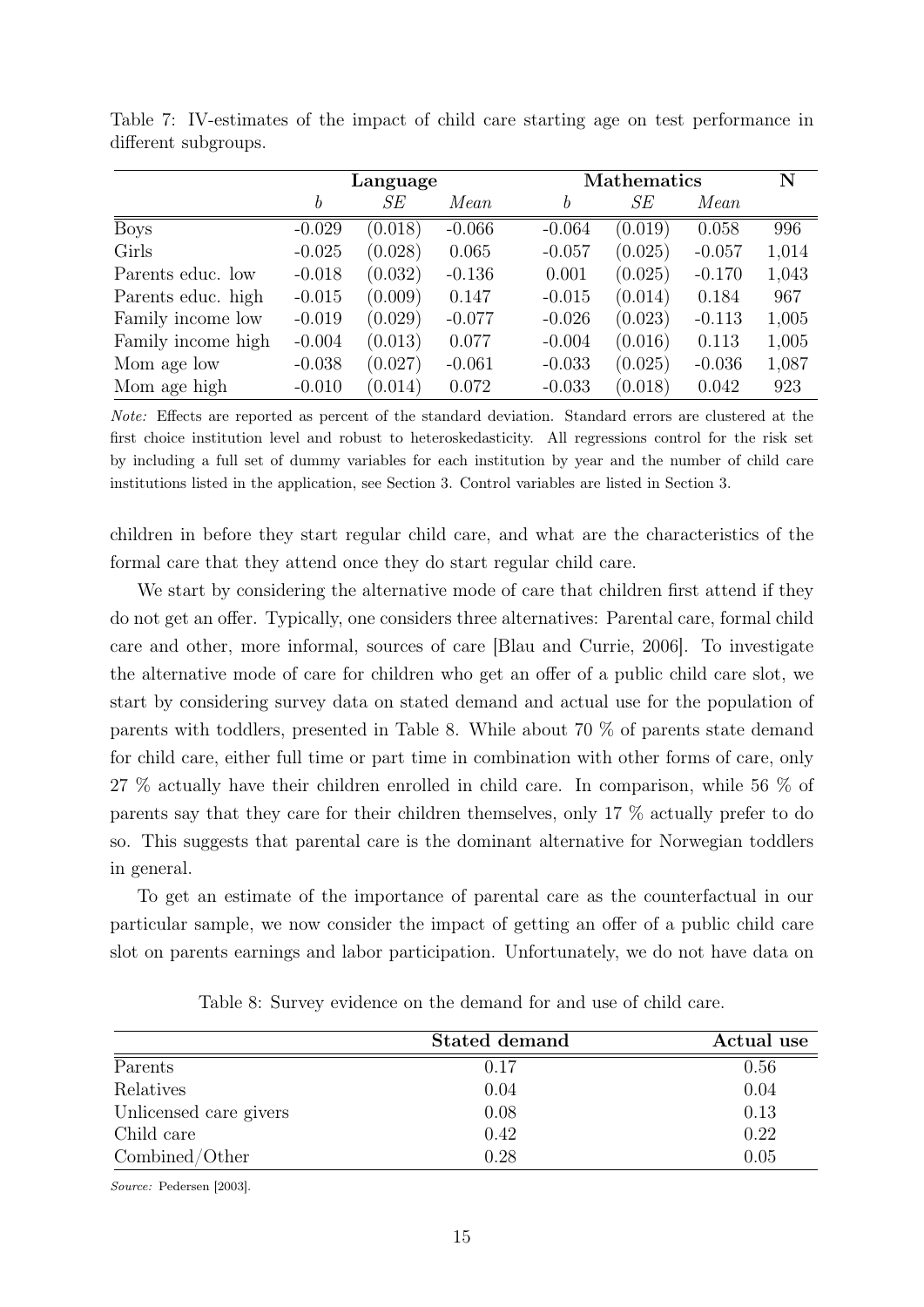|               | Application year |         |         |                  | Following year |         |
|---------------|------------------|---------|---------|------------------|----------------|---------|
|               | $\boldsymbol{b}$ | SE      | Mean    | $\boldsymbol{b}$ | SE             | Mean    |
| Mother        |                  |         |         |                  |                |         |
| Earnings      | 12 192           | (14028) | 325 032 | 26 993           | (20 764)       | 375 982 |
| Employment    | $-0.012$         | (0.026) | 0.902   | 0.006            | (0.024)        | 0.910   |
| Full-time eq. | 0.042            | (0.034) | 0.556   | 0.061            | (0.034)        | 0.680   |
| Father        |                  |         |         |                  |                |         |
| Earnings      | 26 986           | (54388) | 634 239 | 100 367          | (64988)        | 676 801 |
| Employment    | $-0.0196$        | (0.018) | 0.963   | $-0.005$         | (0.0199)       | 0.969   |
| Full-time eq. | $-0.024$         | (0.027) | 0.860   | 0.0095           | (0.0250)       | 0.881   |

Table 9: Estimates of the impact of a lottery offer on parental labor supply the same year and the next year.

*Note:* Effects on earnings are reported in NOK, 1 USD  $\approx 6$  NOK. Standard errors are clustered at the first choice institution level and robust to heteroskedasticity. All regressions control for the risk set by including a full set of dummy variables for each institution by year and the number of child care institutions listed in the application, see Section 3. Control variables are listed in Section 3.

hours of work. To measure labor market attachment, we therefore rely on information about annual earnings, including wages and income from self-employment. Specifically, we construct dummy variables for employment based on the basic amounts in the Norwegian Social Insurance Scheme (used to define labor market status, determining eligibility for unemployment benefits as well as disability and old age pension). In 2006, one basic amount was about 80,000 NOK, or about 13,000 USD. Following Havnes and Mogstad [2011a], parents are defined as employed if they earn more than two basic amounts and full time equivalent if they earn more than four basic amounts. Because the child care year starts in August, the impact on parental labor supply may materialize both in the fall of the application year, and in the spring of the following year. We have therefore estimated the impact on outcomes in both years.

Estimates from the reduced form are reported in Table 9. They suggest that receiving a lottery offer increases labor supply of both mothers and fathers. While mothers labor supply increases around the margin of full time employment, fathers labor supply increases mostly at the top. This is consistent with parents responding to the offer by reducing on the extensive margin for mothers and on the intensive margin for fathers, as suggested by anecdotal evidence. This evidence contrasts previous findings for preschool aged children in Norway, where effects on parental labor supply have been estimated to be quite weak [Havnes and Mogstad, 2011a]. This may come as no surprise, since parents of preschool children may both have stronger options in the informal market and be more willing to use them, compared to parents of toddlers. Also, our estimates relate to the mid-2000s, while Havnes and Mogstad [2011a] estimate the impact of the introduction of child care in Norway from the late 1970s. With much higher employment rates of Norwegian women in recent years, informal sources of care may well be less available.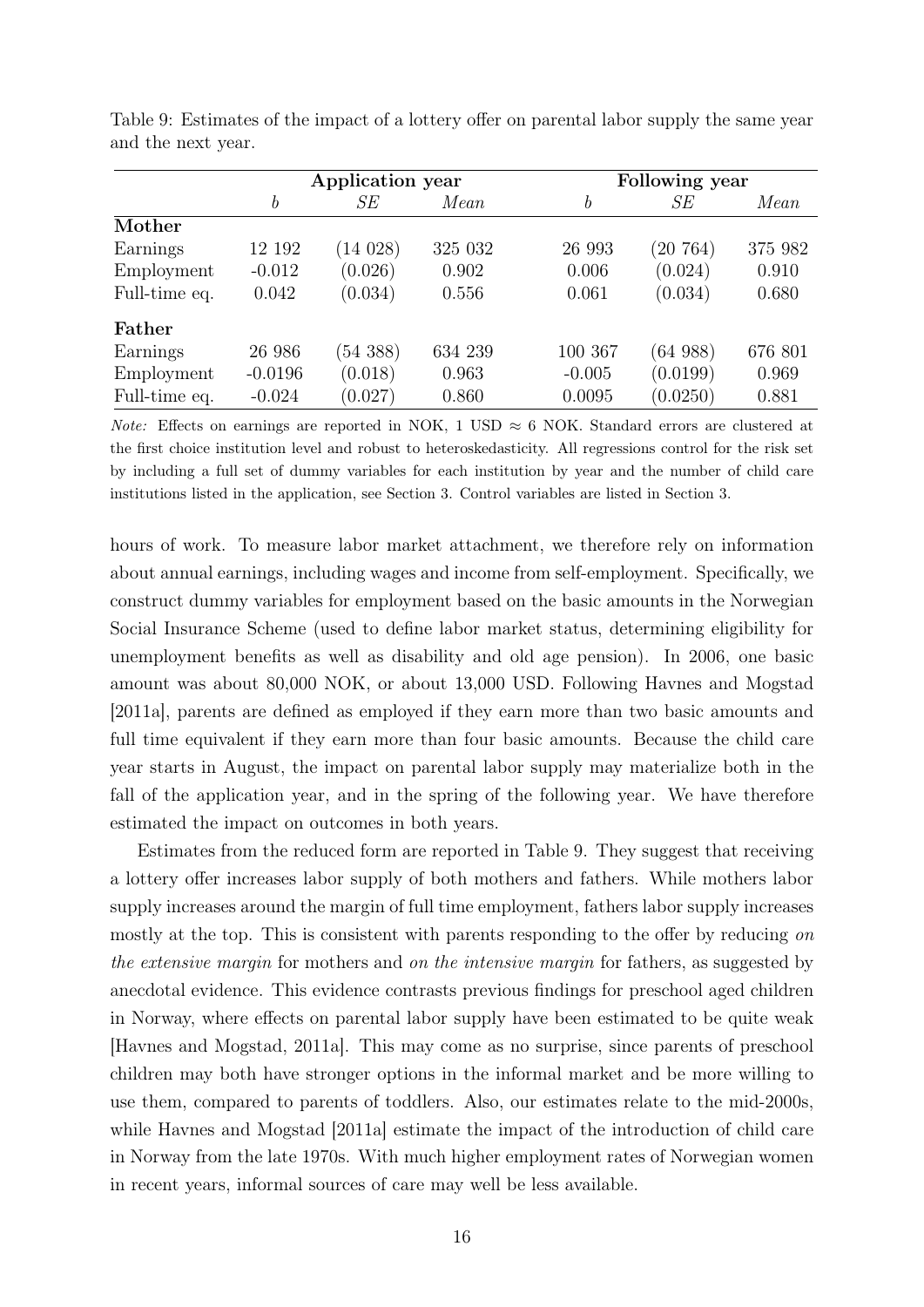Next, we investigate whether the characteristics of the child care institution that the child first attends depend on whether the child received a lottery offer or not. If children with offer not only started earlier but also attended better quality child care institutions, then this could be driving the improvement in performance we observed in our main estimates. To evaluate this, Table 10 lists a wide set of characteristics of the child care institutions that children first attend. Structural characteristics are mean test scores of all children who first attended the institution, the child–teacher ratio and travel distance from home. Staff characteristics are mean characteristics of staff, while peer characteristics are mean background characteristics of children in the same institution. In the first four columns of Table 10, we report the means and standard deviations, while the final two columns report reduced form estimates of the impact of a lottery offer on each characteristic.There are few indications that children with offers attended higher quality institutions. On the contrary, children with lottery offers seem to attend institutions with slightly less teachers and adults per child, higher minority shares and larger numbers of children. At the same time the staff and peer composition is largely similar across the two groups.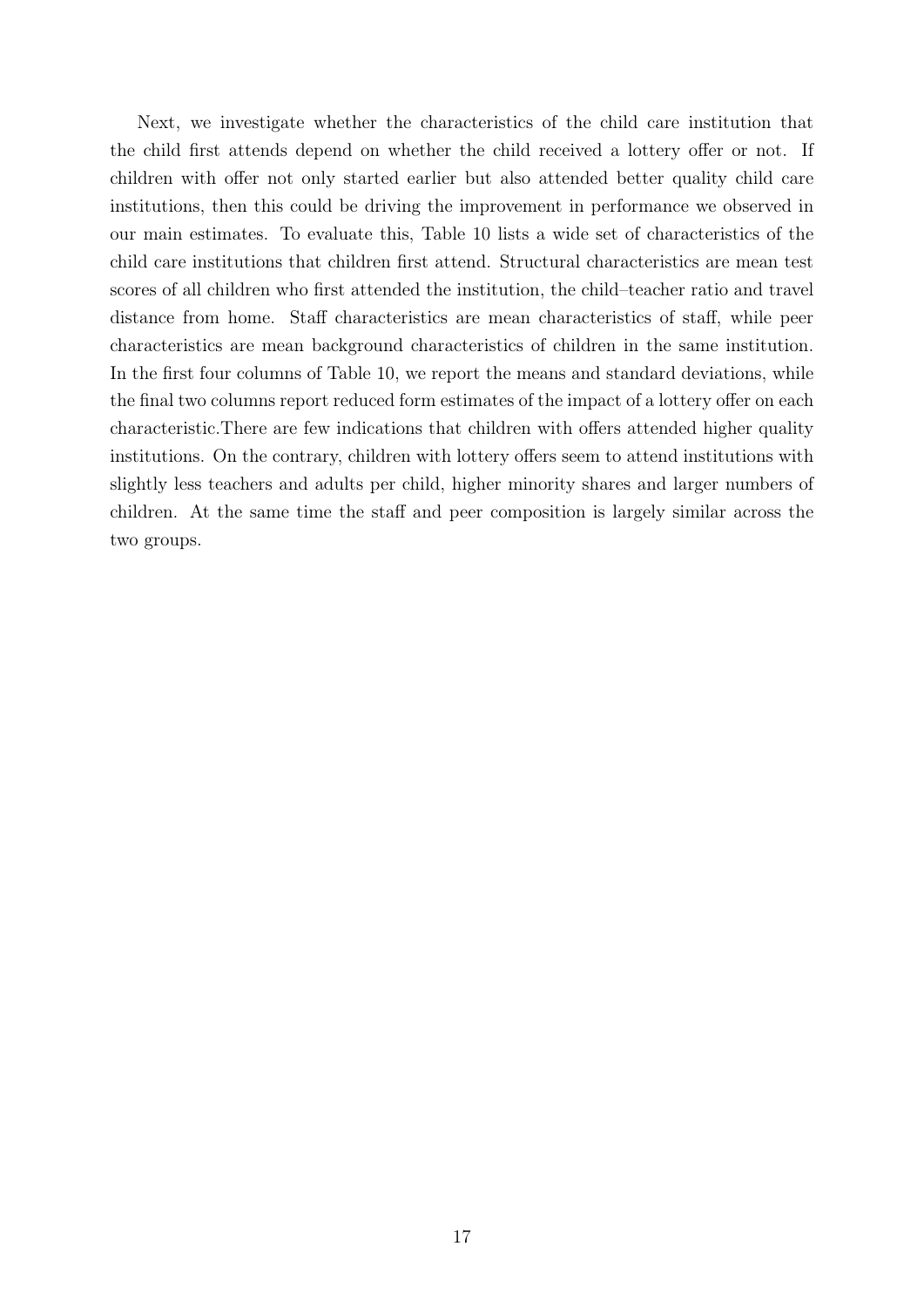|                                   |         | No offer |         | Offer   |             | Red. form |
|-----------------------------------|---------|----------|---------|---------|-------------|-----------|
|                                   | Mean    | SD       | Mean    | SD      | $\mathbf b$ | $\rm SE$  |
| <b>Structural characteristics</b> |         |          |         |         |             |           |
| Language                          | 98.668  | 6.077    | 98.645  | 5.358   | $-0.493$    | 0.357     |
| $-$ below limit                   | 44.427  | 3.766    | 44.772  | 3.139   | 0.128       | 0.230     |
| Mathematics                       | 0.130   | 0.169    | 0.123   | 0.149   | 0.008       | 0.010     |
| - below limit                     | 0.083   | 0.141    | 0.067   | 0.102   | $-0.013$    | 0.010     |
| Children/teacher                  | 14.732  | 7.968    | 16.950  | 6.102   | 1.309       | 0.675     |
| Distance $(km)$                   | 3.206   | 4.031    | 2.315   | 3.559   | $-0.535$    | 0.293     |
| Distance (min)                    | 6.215   | 7.239    | 4.330   | 5.864   | $-1.066$    | 0.543     |
| <b>Staff characteristics</b>      |         |          |         |         |             |           |
| Income                            | 249,267 | 41,712   | 261,939 | 26,632  | 13,163      | 3,379     |
| College graduates                 | 0.361   | 0.155    | 0.3570  | 0.100   | 0.001       | 0.012     |
| Immigrants                        | 0.233   | 0.193    | 0.2247  | 0.153   | $-0.006$    | 0.014     |
| Males                             | 0.110   | 0.115    | 0.1053  | 0.100   | $-0.006$    | 0.010     |
| Age                               | 36.913  | 6.354    | 39.2731 | 5.137   | 1.699       | 0.524     |
| Peer characteristics              |         |          |         |         |             |           |
| Family income                     | 760,797 | 273,276  | 734,690 | 239,658 | $-23,174$   | 16,747    |
| College graduates                 | 0.505   | 0.242    | 0.474   | 0.216   | $-0.003$    | 0.014     |
| Immigrants                        | 0.074   | 0.117    | 0.088   | 0.124   | 0.010       | 0.007     |
| Males                             | 0.500   | 0.196    | 0.503   | 0.193   | 0.009       | 0.014     |
| Young                             | 0.498   | 0.217    | 0.466   | 0.188   | $-0.023$    | 0.014     |

Table 10: Characteristics of the first child care institution attended for children with and without a lottery offer

Note: Offer are children that received an offer from the assignment lottery, while No offer are children that did not receive an offer from the assignment lottery, see Section 3. Mean reflects average characteristics of the child care center that the child first attends. The first four columns report means and standard deviations. The final two columns report reduced form-estimates from our IV-model, including all covariates and a full set of dummy variables for each institution by year and the number of child care institutions listed in the application, see Section 3.

Finally, to evaluate the plausibility of starting age as a mechanism, we consider childrens performance as a function of the actual starting age separately among children who received a lottery offer and among children who did not receive an offer. In Figure 1 above we saw the cumulative distribution of children having started child care at different ages. Figure 2 reports the mean test score among children who started child care before different ages, approximated by a local linear regression. At the very right of these graphs, the gap between the two groups corresponds to the difference in performance among all treated and all control children, similar to our reduced form effect. As we move left, the treatment and comparison groups are becoming more homogenous in terms of the age at which they start child care. If starting age is an important mechanism, we expect the performance of children to become more similar as starting ages move closer together. This is largely confirmed in both panels: Children who start child care early, whether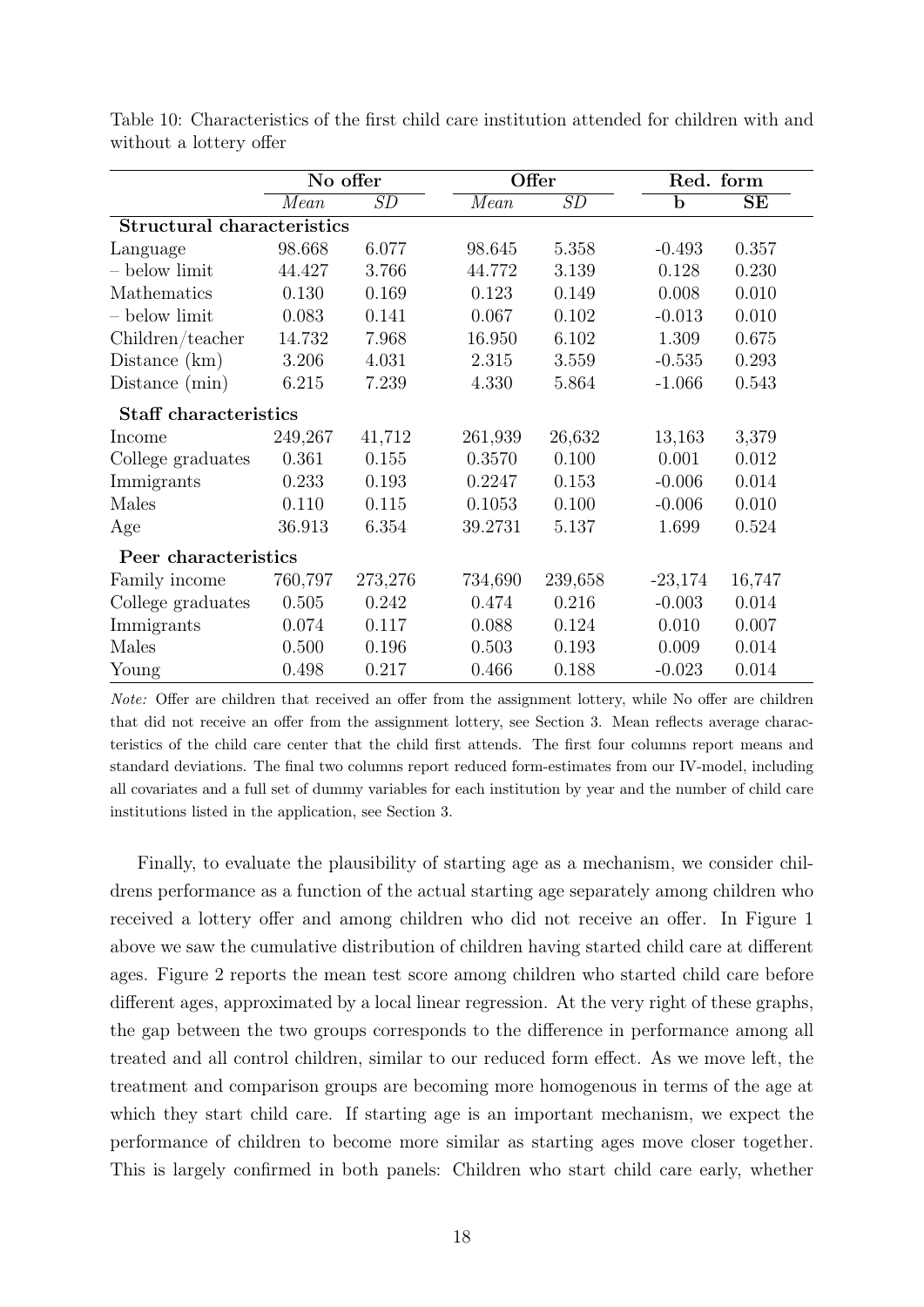

Figure 2: Performance in language and mathematics by child care starting age, for children with and without a lottery offer.

Note: Figures show local linear regression estimates of mean language and mathematics performance against starting age in child care, using an epanichnikov kernel with bandwidth set to one month.

they get a lottery offer or not, perform similarly on the tests, while children who start later and that did not get an offer, tend to perform worse. This is striking in the case of the mathematics test, where the difference between the groups is entirely driven by children in the control group that start late. For the language test, the gap also widens with starting age, but here the gap between early starters suggests that the treatment also generates other relevant differences.

# 6 Concluding remarks

Child care enrollment of young children is substantial and growing, and child care is often heavily subsidized by the government. At the same time, there is concern among both researchers and policymakers that separation from the primary caregiver, typically the mother, may cause stress and anxiety in the child, with potentially adverse effects on childrens development [Bowlby, 1969, Mercer, 2006]. Yet, evidence on how child care affects the development of toddlers is largely missing.

In this paper, we present evidence on the impact of early child care enrollment on the cognitive performance of children at age seven. Results indicate that early child care enrollment has a beneficial effect for children's performance both on a language test and on a mathematics test. Looking across subgroups, we find stronger effects of starting child care early among children from low income families, and no impact among high income families in neither language nor mathematics. This suggests that child care policies may be more effective if targeted at low income households.

Our results on how child care affects the development of toddlers extends the growing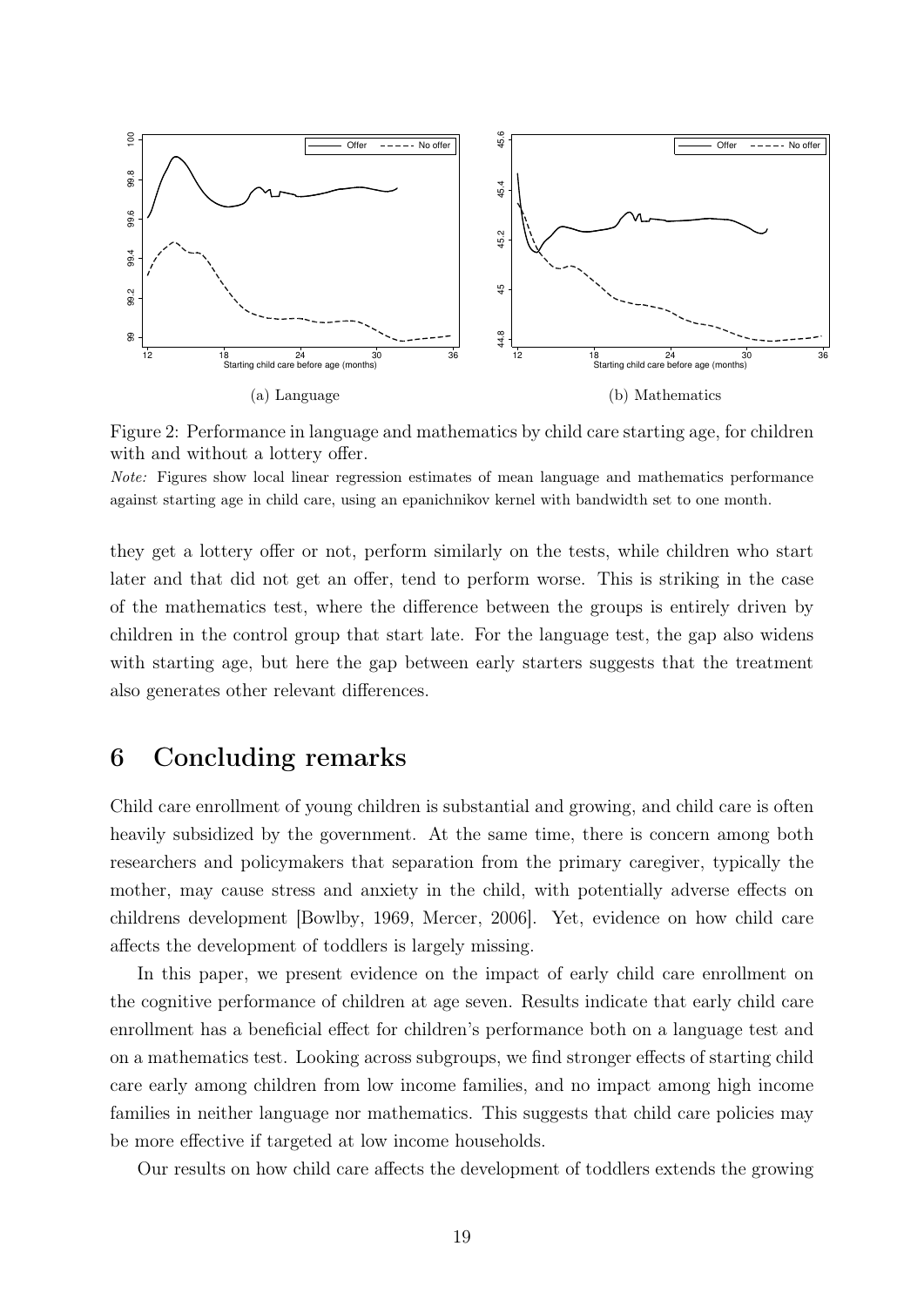recent literature on how child care institutions affect the development of preschool age children. While results are mixed, several studies have shown positive effects, in particular for children from disadvantaged families. Our study shows that positive effects of child care are not unique to preschool children, but can be extended also to toddlers below 18 months of age. Importantly, our estimates lend no support to the concerns about detrimental impact of child care at early ages. This is true even though children who are stopped from starting child care early are likely to be at home with a parent.

## References

- Atila Abdulkadiroglu, Joshua D. Angrist, Susan M. Dynarski, Thomas J. Kane, and Parag A. Pathak. Accountability and flexibility in public schools: Evidence from boston's charters and pilots. The Quarterly Journal of Economics, 126(2):699–748, 2011. doi: 10.1093/qje/qjr017. URL http://qje.oxfordjournals.org/content/126/2/699.abstract.
- Douglas Almond and Janet Currie. Human capital development before age five. NBER Working Papers 15827, National Bureau of Economic Research, Inc, March 2010.
- A. B. Atkinson, Lee Rainwater, and Timothy M. Smeeding. Income distribution in OECD countries : evidence from the Luxembourg Income Study. OECD Publications and Information Center, Paris, 1995. ISBN 926414577.
- Michael Baker. Innis lecture: Universal early childhood interventions: what is the evidence base? Canadian Journal of Economics, 44(4):1069–1105, November 2011. URL http://ideas.repec.org/a/cje/issued/v44y2011i4p1069-1105.html.
- Michael Baker, Jonathan Gruber, and Kevin Milligan. Universal child care, maternal labor supply, and family well-being. The Journal of Political Economy, 116(4):pp. 709–745, 2008. ISSN 00223808.
- W. Steven Barnett. Long-term effects of early childhood programs on cognitive and school outcomes. Future of Children, pages 22–50, 1995.
- Samuel Berlinski and Sebastian Galiani. The effect of a large expansion of pre-primary school facilities on preschool attendance and maternal employment. Labour Economics, 14(3):665–680, June 2007.
- Samuel Berlinski, Sebastian Galiani, and Marco Manacorda. Giving children a better start: Preschool attendance and school-age profiles. Journal of Public Economics, 92(5-6):1416–1440, June 2008. URL http://ideas.repec.org/a/eee/pubeco/v92y2008i5-6p1416-1440.html.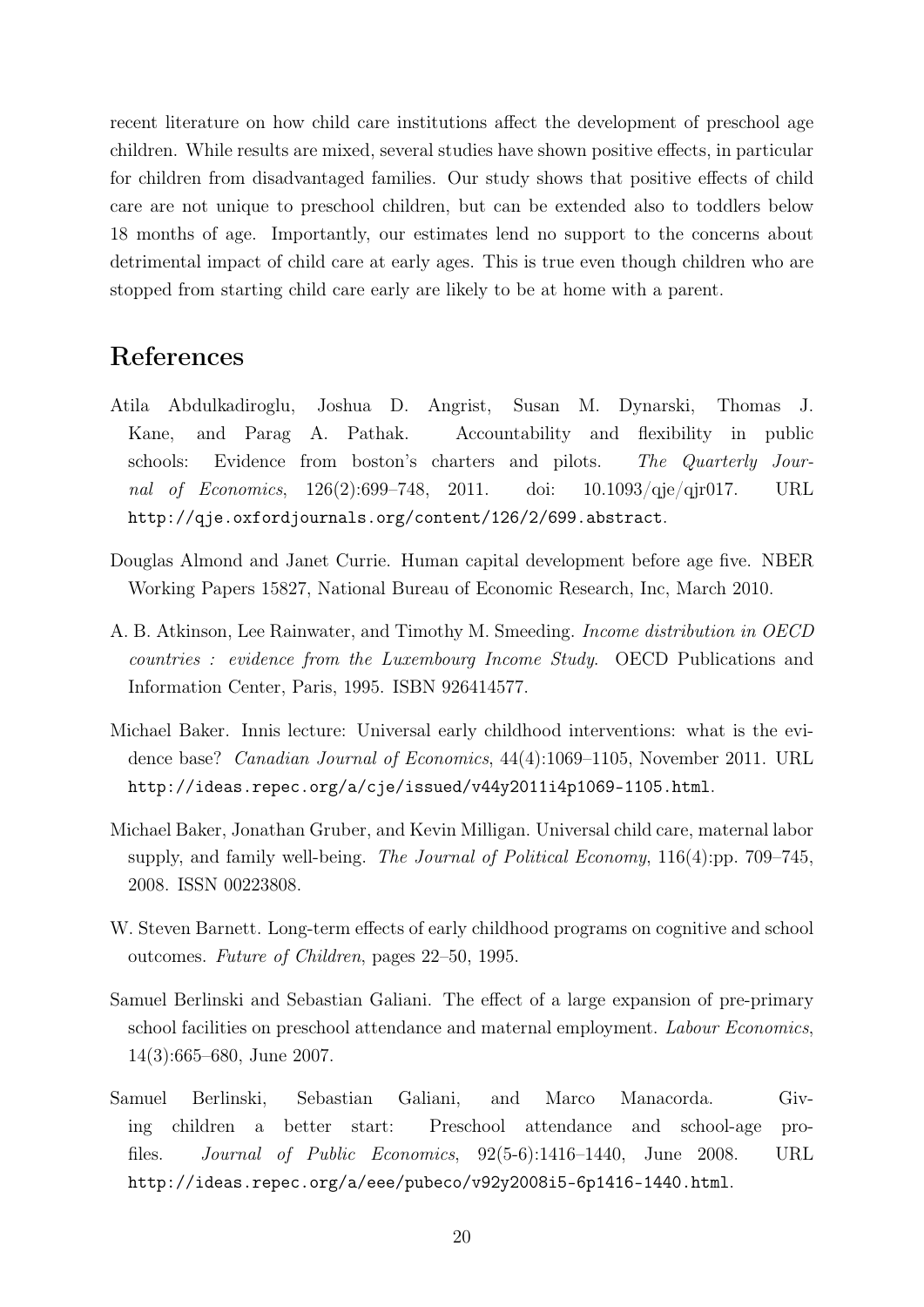- David Blau and Janet Currie. *Pre-School, Day Care, and After-School Care: Who's* Minding the Kids?, volume 2 of Handbook of the Economics of Education, chapter 20, pages 1163–1278. Elsevier, 2006.
- John Bowlby. Attachment and Loss (Vol 1) Attachment. Hogarth, London, 1969.
- Pedro Manuel Carneiro, Katrine V. Løken, and Kjell G. Salvanes. A flying start? maternity leave benefits and long run outcomes of children. Journal of Political Economy, Forthcoming, April 2015.
- Elizabeth U. Cascio. Do investments in universal early education pay off? long-term effects of introducing kindergartens into public schools. Working Paper 14951, National Bureau of Economic Research, May 2009.
- Flavio Cunha and James J. Heckman. Formulating, identifying and estimating the technology of cognitive and noncognitive skill formation. Journal of Human Resources, 43 (4):738–782, 2008.
- Janet Currie. Early childhood education programs. Journal of Economic Perspectives, 15:213–238, 2001.
- Janet Currie and Duncan Thomas. Does head start make a difference? American Economic Review, 85(3):341–364, June 1995.
- Phillip DeCicca and Justin Smith. The long-run impacts of early childhood education: Evidence from a failed policy experiment. Economics of Education Review, 36:41–59, 2013.
- David Deming. Early childhood intervention and life-cycle skill development: Evidence from head start. American Economic Journal: Applied Economics, 1(3):111–134, 2009.
- Nina Drange and Kjetil Telle. Promoting integration of immigrants: Effects of free child care on child enrollment and parental employment. Labour Economics, Fortcoming, 2015.
- Christian Dustmann and Uta Schønberg. Expansions in maternity leave coverage and children's long-term outcomes. American Economic Journal: Applied Economics, 4(3):190–224, 2012. doi: 10.1257/app.4.3.190. URL http://www.aeaweb.org/articles.php?doi=10.1257/app.4.3.190.
- Christian Dustmann, Anna Raute, and Uta Schønberg. Does universal childcare matter? evidence from a large expansion in pre-school education. Working paper, University College of London, 2013.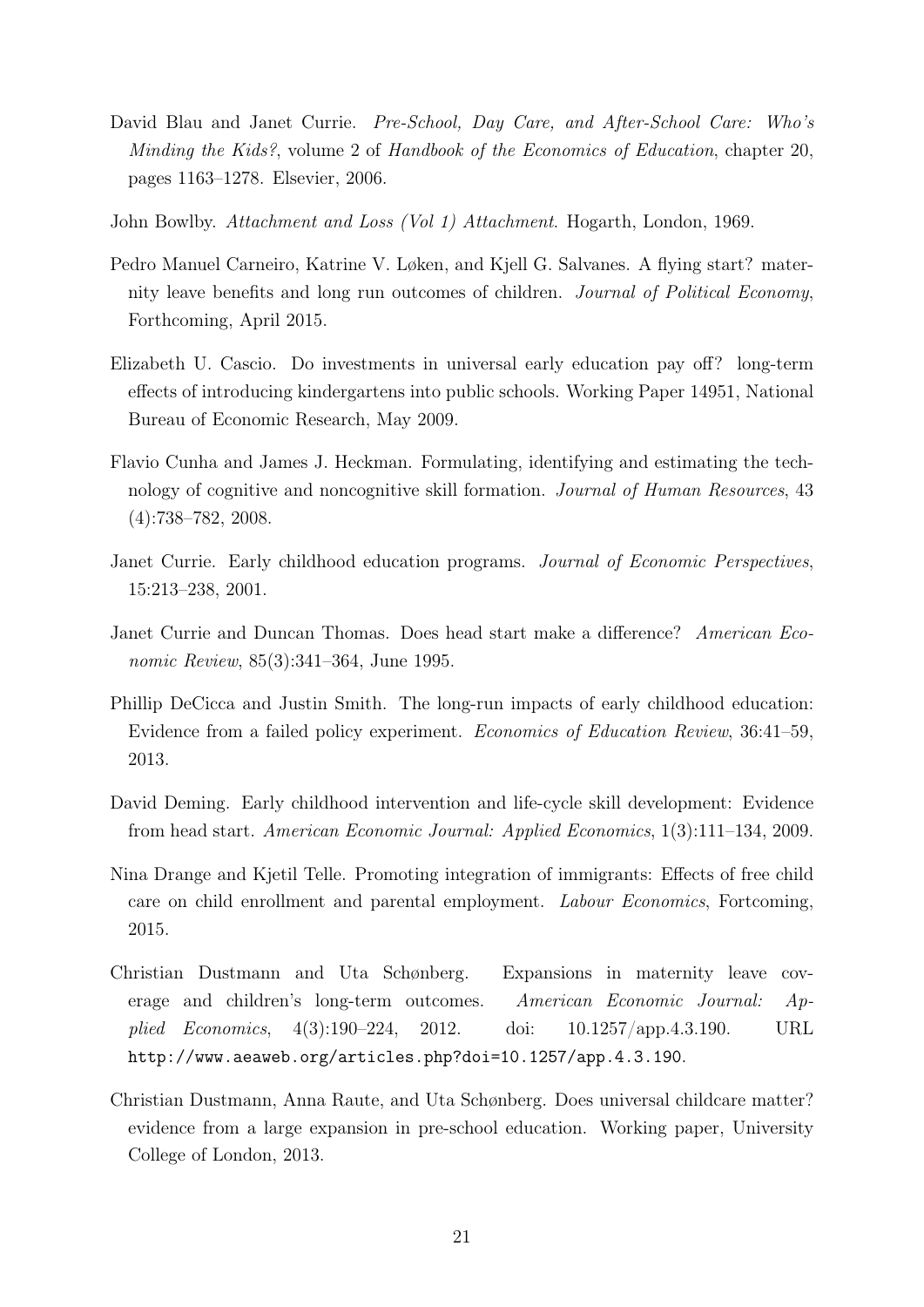- Christina Felfe and Rafael Lalive. Does early child care help or hurt children's development? IZA Discussion Papers 8484, IZA, 2014.
- Christina Felfe, Natalia Nollenberger, and Nuria Rodriguez-Planas. Can't buy mommy's love? universal childcare and children's long-term cognitive development. *Journal of* Population Economics, 28(2):393–422, 2015.
- Maria D. Fitzpatrick. Starting school at four: The effect of universal pre-kindergarten on children's academic achievement. The B.E. Journal of Economic Analysis  $\mathcal{B}'$  Policy, 8  $(1), 2008.$
- Eliana Garces, Duncan Thomas, and Janet Currie. Longer term effects of head start. Working Paper 8054, National Bureau of Economic Research, December 2000.
- Nabanita Datta Gupta and Marianne Simonsen. Non-cognitive child outcomes and universal high quality child care. *Journal of Public Economics*, 94(1-2): 30 – 43, 2010. ISSN 0047-2727. doi: 10.1016/j.jpubeco.2009.10.001. URL http://www.sciencedirect.com/science/article/pii/S0047272709001169.
- Tarjei Havnes and Magne Mogstad. Money for nothing? universal child care and maternal employment. *Journal of Public Economics*, 95(11-12):1455–1465, 2011a.
- Tarjei Havnes and Magne Mogstad. No child left behind. subsidized child care and children's long-run outcomes. American Economic Journal: Economic Policy, 2011b.
- Tarjei Havnes and Magne Mogstad. Is universal child care leveling the playing field? Journal of Public Economics, In press, 2014.
- Lynn A. Karoly, M. Rebecca Kilburn, and Jill S. Cannon. Early Childhood Interventions: Proven Results, Future Promise. RAND Corporation, Santa Monica, CA, 2005.
- Pierre Lefebvre and Philip Merrigan. Family background, family income, cognitive tests scores, behavioural scales and their relationship with post-secondary education participation: Evidence from the nlscy. Cahiers de recherche 0830, CIRPEE, 2008a. URL http://ideas.repec.org/p/lvl/lacicr/0830.html.
- Pierre Lefebvre and Philip Merrigan. Child-care policy and the labor supply of mothers with young children: A natural experiment from canada. Journal of Labor Economics, 26(3):519–548, 2008b. doi: 10.1086/587760. URL http://www.journals.uchicago.edu/doi/abs/10.1086/587760.
- Qian Liu and Oskar Nordstrom Skans. The duration of paid parental leave and children's scholastic performance. The B.E. Journal of Economic Analysis & Policy,  $10(1):1-35$ , January 2010. URL http://ideas.repec.org/a/bpj/bejeap/v10y2010i1n3.html.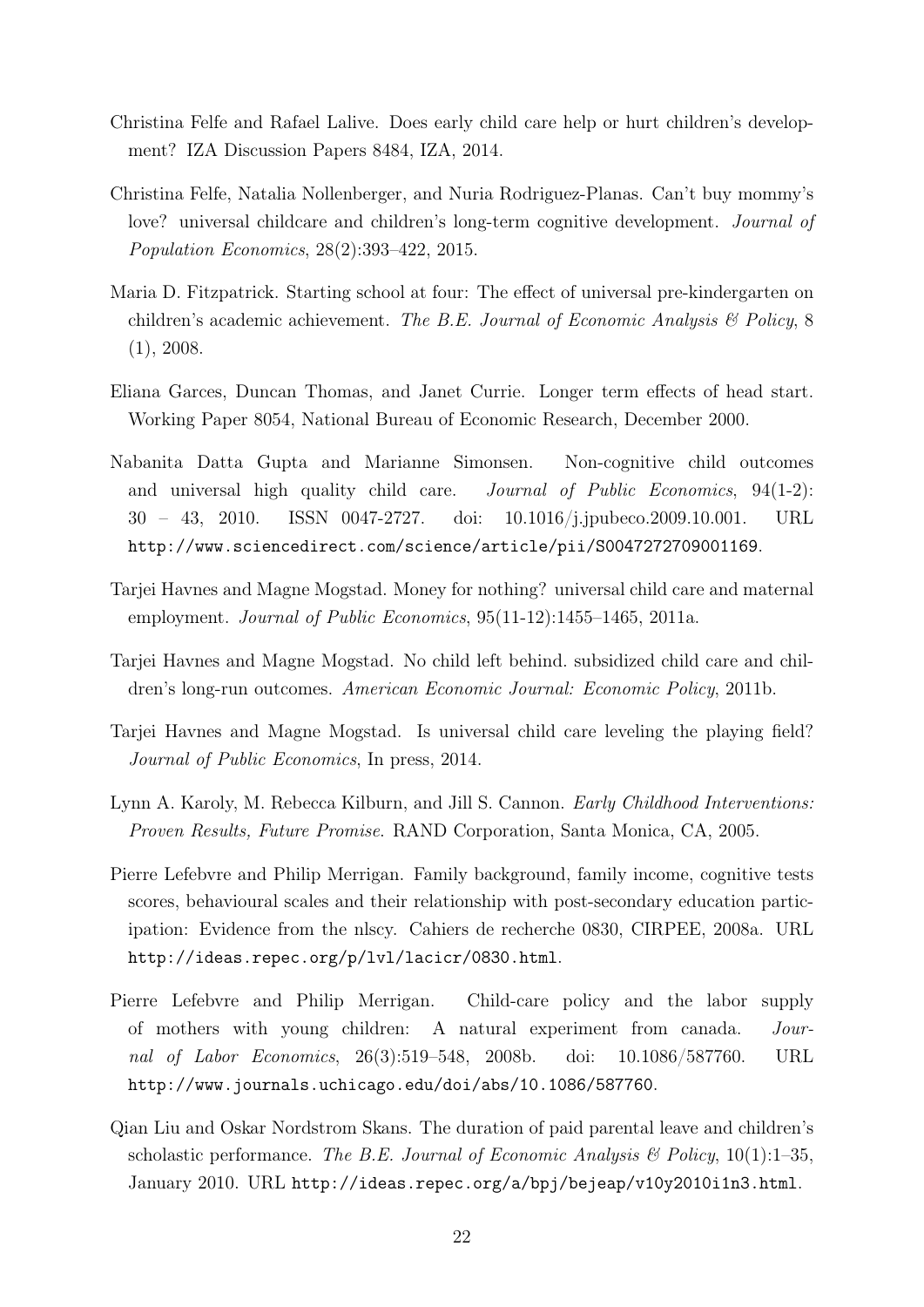- Jens Ludwig and Douglas L. Miller. Does head start improve children's life chances? evidence from a regression discontinuity design. The Quarterly Journal of Economics, 122(1):159–208, 2007. doi: 10.1162/qjec.122.1.159.
- Daniela Lundin, Eva Mork, and Bjorn Ockert. How far can reduced childcare prices push female labour supply? Labour Economics, 15(4):647–659, August 2008. URL http://ideas.repec.org/a/eee/labeco/v15y2008i4p647-659.html.
- Ruth Hubbell McKey, Larry Condelli, Harriet Ganson, Barbara J. Barrett, Catherine McConkey, and Margaret Plantz. The impact of head start on children, families and communities. final report of the head start evaluation, synthesis and utilization project. Technical report, U.S. Department of Health and Human Services, 1985.
- Jean Mercer. Understanding Attachment: Parenting, Child Care, and Emotional Development. Praeger, 2006.
- OECD. Starting strong ii: Early childhood education and care. Technical report, 2006.
- Department of Education. Kartlegging av tallforståelse og regneferdighet på 1. trinn. laererveiledning. 2011a.
- Department of Education. Obligatorisk kartleggingsprøve: Kartlegging av leseferdighet 1. årstrinn del 1: Laererveiledning. 2011b.
- Silje Vatne Pedersen. Barnefamiliers tilsynsordninger, yrkesdeltakelse og bruk av kontantstøtte våren 2002. Reports 3, Statistics Norway, 2003.
- Christopher J. Ruhm and Jane Waldfogel. Long-Term Effects of Early Childhood Care and Education. SSRN eLibrary, 2011.
- Analia Schlosser. Public preschool and the labor supply of arab mothers: Evidence from a natural experiment. Technical report, Mimeo, The Hebrew University of Jerusalem, 2005.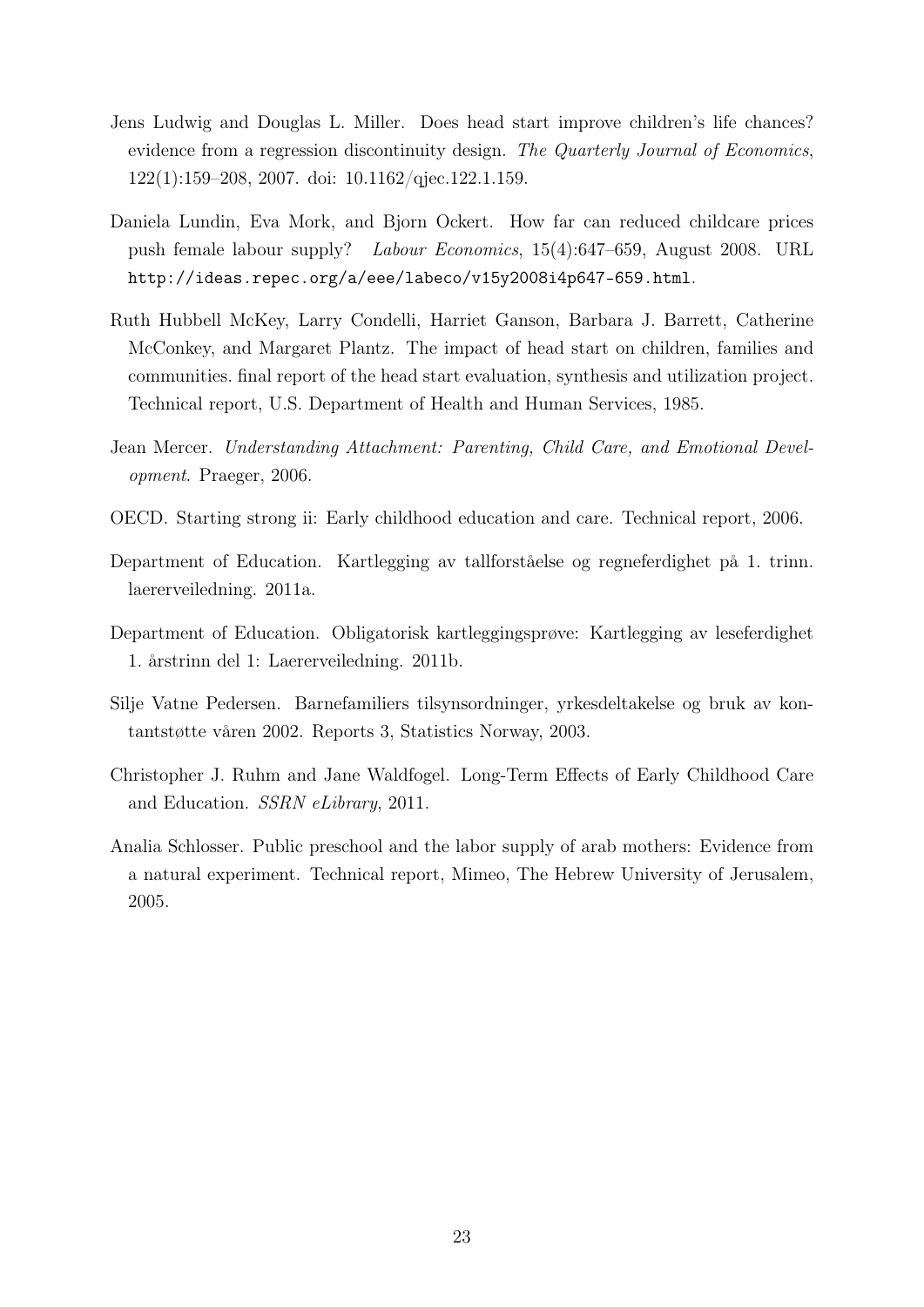# A Additional material

#### A.1 Tables and figures



Figure A1: Distribution of test scores.

### A.2 Background information about the language test

Every teacher who is responsible for carrying out tests in his/her class receives a teacher's instruction manual. The following text about the test is from this manual of Education [2011b].

#### Conditions for learning

Test part 1: The student's attitude when it comes to reading: This part should provide information about the student's attitude and interests related to different activities related to the written language. Results on this part of the test should not been given a score but is meant as information to the teacher.

#### Level of knowledge about the alphabet

Test part 2: To write letters: This measures the student's ability to link sound and letter as well as their ability to construct the letters in question. Firstly, the students hear a word. Secondly the teacher repeats the first sound of the word and asks the students to write the letter that goes with that sound. There is a picture supporting the word in the student book. The students' results on this test should be scored by the teacher.

Test part 3: To recognize letters: This part measures one of the basic skills in reading. Students have four minutes to their disposal. With the starting point a capital letter (versal) the students shall recognize the same lower case letter among several other lower case letters (minuskler). The students' results on this test should be scored by the teacher.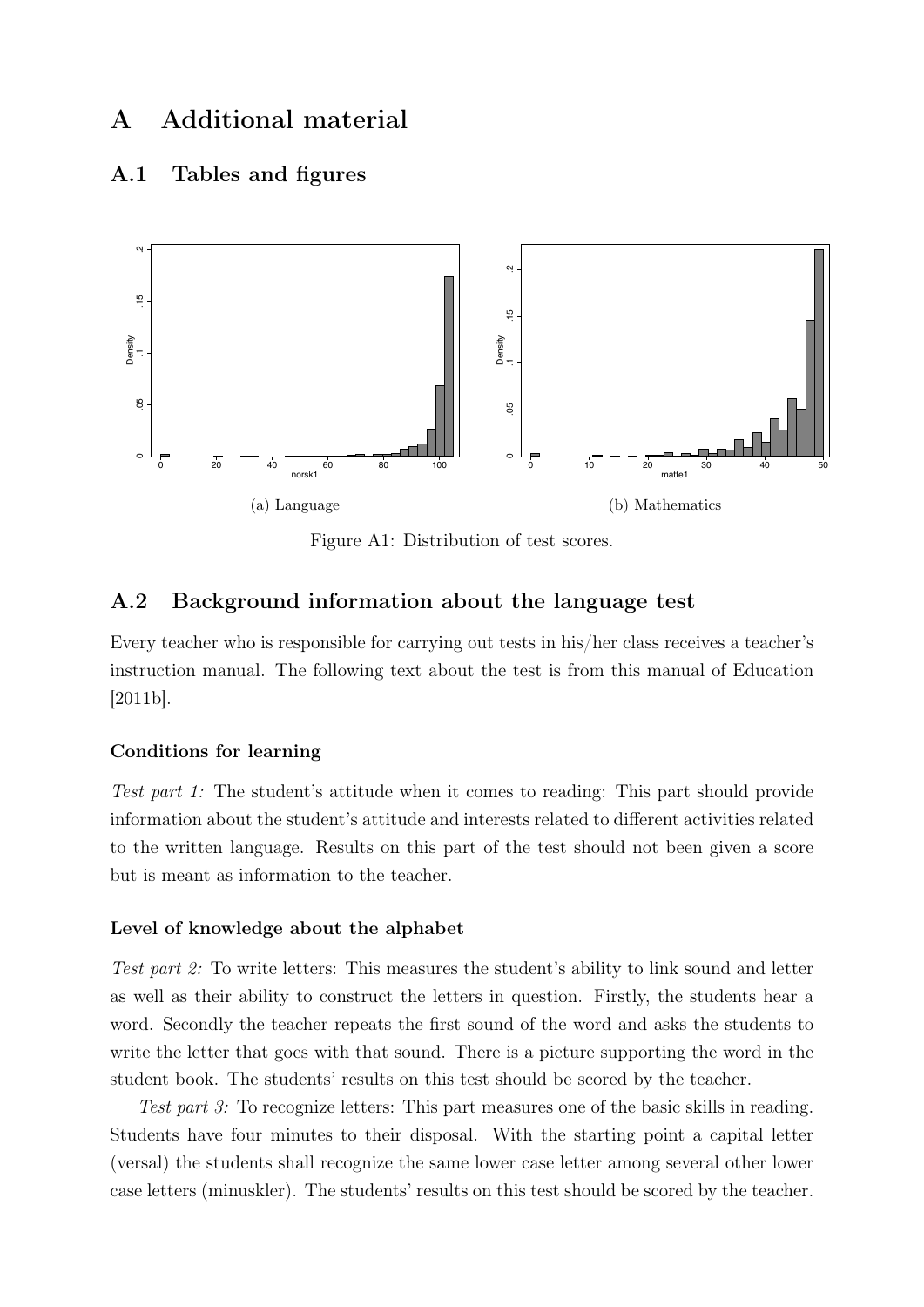This test part does not have a "critical threshold" since many students may have been exposed to only one type of letter throughout the first school year. The score registrations are meant as information to the teacher about which of the capital letters and lower case letters the students can recognize and link.

Test part 4: To identify the initial sound: This measure the students' ability to do exactly this. The teacher reads a word and asks the students to identify the first sound of the word and write this down. There is a picture supporting the word in the student book. The students' results on this test should be scored by the teacher.

Test part 5: To draw together sounds: Maps the students' abilities in phonological synthesis. Each part of this test contains a sequence with four pictures that illustrate different words. The teacher instructs the students by firstly presenting the word that illustrate each picture and thereafter the target word, sound by sound, with a break between every sound. The task of the students is to carry through the synthesis process and determine which picture that goes with the target word. The students' results on this test should be scored by the teacher.

#### Understanding words

Test part 6: To write words: Consists of a word dictation where each word is presented for the students in a sentence. This test part comprises 8 sentences in total. The students' results on this test should be scored by the teacher.

Test part 7: To read words implies that the students should compare an illustration with four written words and subsequently identify the word that fits with the illustration. The students should identify as many word as possible (total possible words 19) within five minutes. The students' results on this test should be scored by the teacher.

#### Understanding sentences

Test part 8: To read sentences consists of nine sub-parts. In each part the student reads a sentence and mark the picture that illustrates the entire content of the sentence among four alternative pictures with similar content. The length of the sentences increases from two to five words as the test proceeds. The students should link as many pictures and sentences as possible within five minutes. The students' results on this test should be scored by the teacher.

#### A.3 Background information about the mathematics test

Every teacher responsible for carrying out tests in his/her class receives a teacher's instruction manual. The following text about the test is from this manual of Education [2011a].